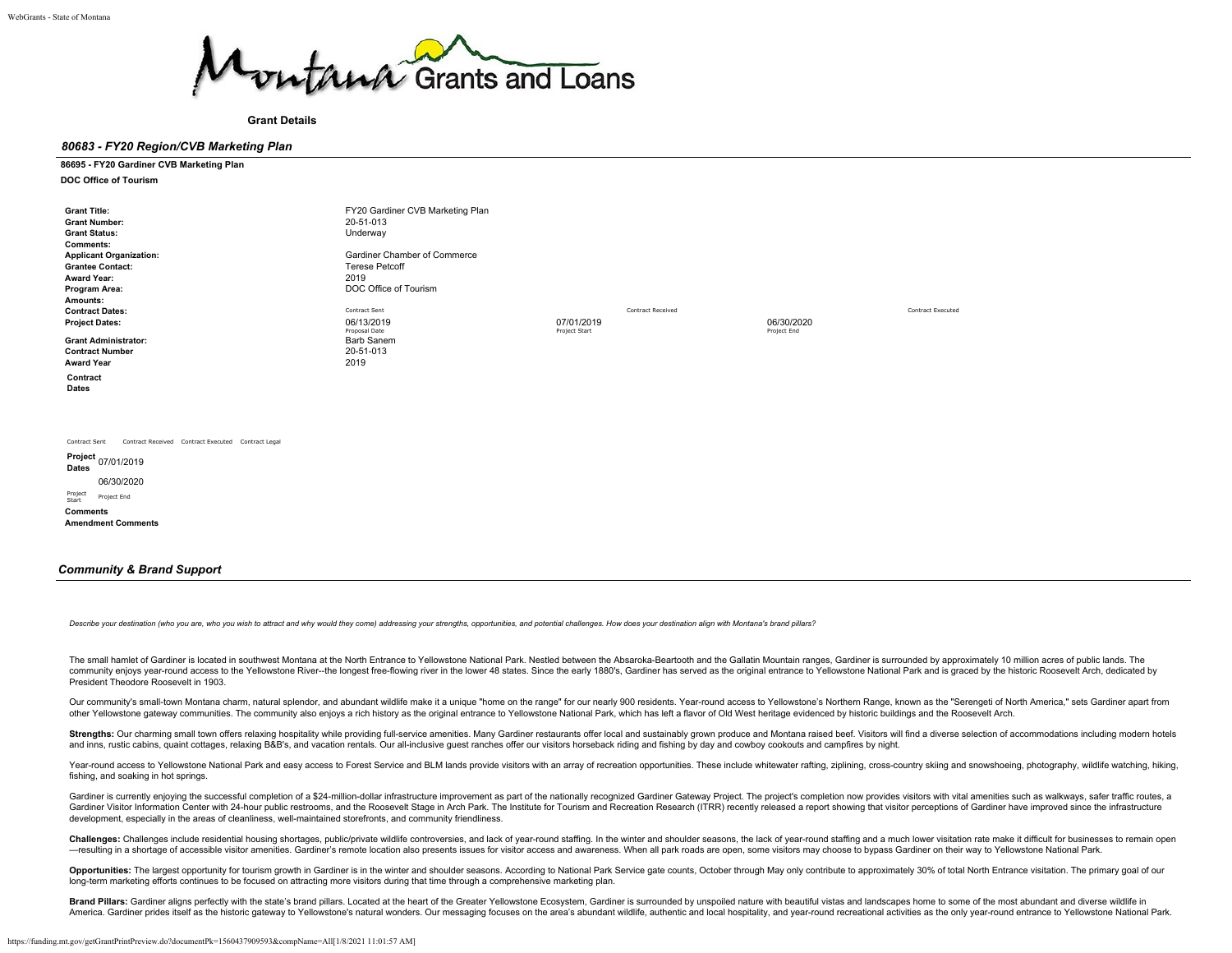#### **Describe your destination.**

The Brand Story: Follow the beautiful Paradise Valley along the Yellowstone River and you'll come to Gardiner Montana, home to the historic Roosevelt Arch, where elk, bison, bighorn, dozens of other wildlife species roam i family-owned lodging, restaurants, and shops have been welcoming visitors (and wildlife!) alike.

Inspiration: We will continue to inspire potential visitors through a multi-faceted marketing plan that includes print, digital, and video advertisements and engagement. We'll focus on the elements of Gardiner that make it wildlife, small town charm, and historic ties to Yellowstone National Park.

Orientation: We'll continue to build out Gardiner-specific website content including blog posts, events, activities, lodging, and winter season opportunities to message Gardiner as a destination unto itself, in addition to National Park.

Facilitation: Our Visitor Information Center and friendly, accommodating business owners will help facilitate visitors to Gardiner, Montana. Trip planning materials, recommendations, and complimentary wifi are available fo Information Center. Our newly updated, mobile-friendly website as well as our brand new, comprehensive visitor guide will serve as valuable resources for our visitors throughout all phases of the travel decision process.

**Optional: Include attachments here** Gardiner Montana Visitor Perceptions Image and Spending Before.pdf

*a. Define your target markets (demographic, geopgraphic and psychographic).*

#### **Adventurous families:**

Couples and families, ages 45-54

College-educated

United States: especially from California, Texas, Washington

Affluent \$80,000+ per year

Interested in travel

Source: 2018 Profile of the Winter Enthusiast study: Destination Analysts. FY19 VisitGardinerMT.com Google analytics

### **Mature Nature-Based Travelers**

Interested in visiting Yellowstone National Park and partaking in activities such as scenic driving, day hiking, wildlife watching and nature photography.

Most often from Washington, California, Idaho, Minnesota and Utah

Affluent \$75,000 + per year

Median age 60

Travel in couples

Source: Gardiner and Yellowstone Country Nonresident Visitors: ITRR interactive data report 2018. FY19 VisitGardinerMT.com Google analytics

*b. What are your emerging markets?*

### **International Visitors**

Interested in Yellowstone National Park

Most often from Canada, Australia, UK, France, and Germany

Source: 2018 Gardiner Welcome Center survey data. FY19 VisitGardinerMT.com Google analytics

International visitors from western cultures, particularly Canada, the United kingdom, Australia, Germany, and France appear to be an emerging market for Gardiner, Montana. Data from 2018 Gardiner Visitor Information Cente declined as compared to data from 2016 and 2017. VisitGardinerMT.com Google analytics data from FY19 supports this information; it shows that the majority of international website users were from Canada (1,041 users) follo (432), and France (377 users).

Although this market has been on our radar thanks to tracking information from the Gardiner Visitor Information Center, the more regular use of Google analytics by Gardiner CVB staff has helped bring this emerging market m test this target market through the use of targeted social media posts and continued visitor tracking at the Gardiner VIC.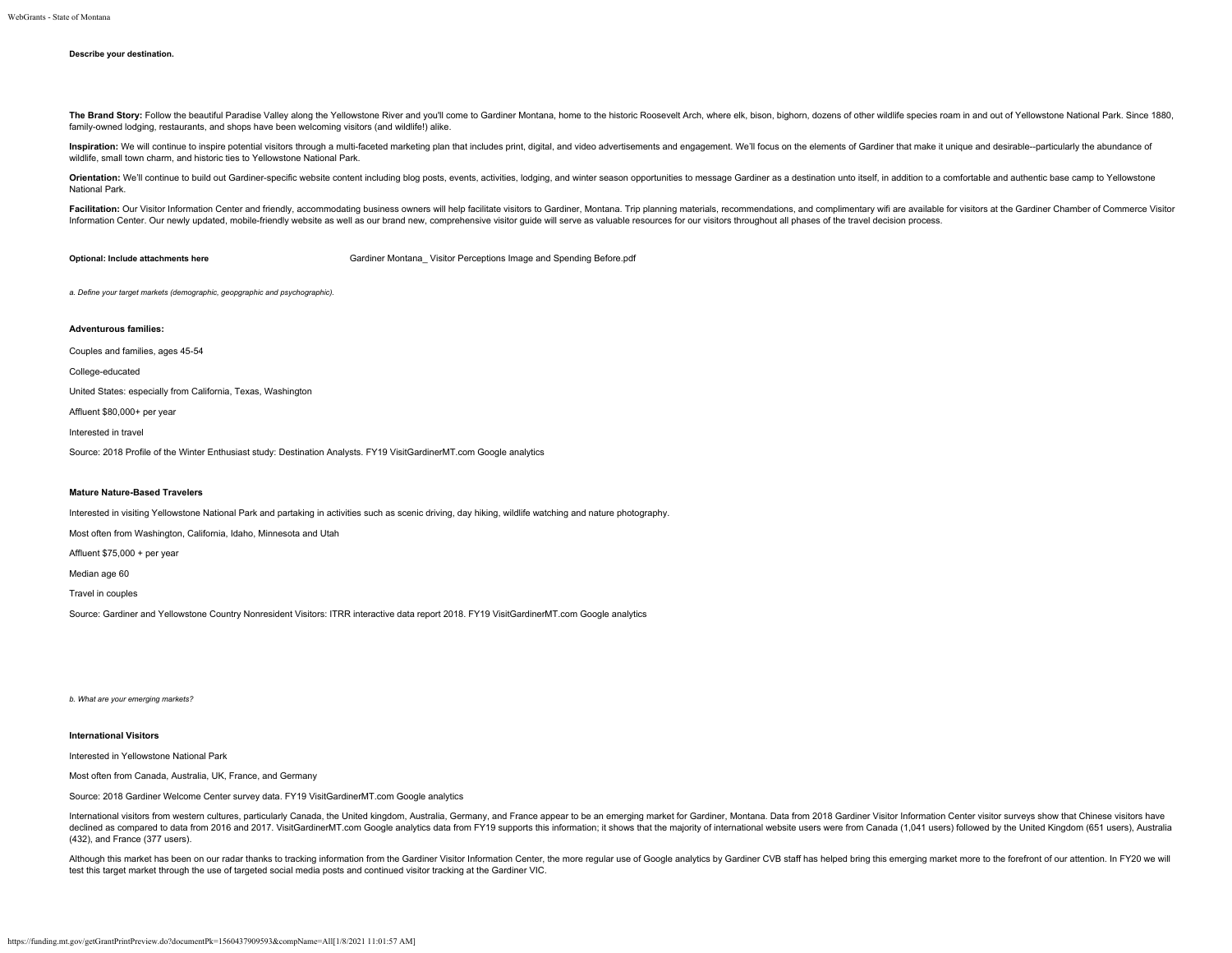#### **Optional: Include attachments here.**

*c. What research supports your target marketing?*

2018 visitor survey data from the Gardiner Visitor Information Center shows our visitors are most often from Texas. California, and Minnesota, and spend their time primarily wildlife watching and enioving Yellowstone Natio followed by the United Kingdom, Australia, Germany, and France. and Germany following for the top five. This is relatively consistent with years; past, although visitors from Chino have shown a steady decline.

Drawing from information outlined in Destination Analysts research, the Gardiner Visitor Information Center data, ITRR reports, and VisitGardinerMT social media/Google analytics, we believe our target markets can be divide Mature Geotravelers, and International Visitors. Please see the attached document for detailed metrics.

Our five overall goals are:

- Increase overall Gardiner bed tax collections by 2%
- $\bullet$  Increase resort tax collections (June-Sept) by  $4\%$
- Increase return visitation to the State particularly during the shoulder and winter seasons
- Increase our digital presence including social media reach/engagement by 25% and website traffic by 50%
- Create a more robust metric reporting system to track marketing and campaign success

*a. In what types of co-ops with MTOT would you like to participate?*

We would like to continue to participate in Joint Ventures with MTOT as our budget allows. As a smaller organization with limited funding, these opportunities to participate in larger campaigns and content creation are inv

We have found great success in online advertising as a cost effective means of promoting our brand and would like to continue to seek out options for content creation and online advertising campaigns - especially to showca completed in FY19.

**Optional: Include attachment here.** [FY20 Gardiner Target Markets Supporting Data.pdf](https://funding.mt.gov/fileDownload.jsp?filename=1554406282135_FY20+Gardiner+Target+Markets+Supporting+Data.pdf)

*b. In what other types of co-ops would you like to participate? (Regions/CVBs, etc.)*

We would love to participate in a joint venture with Yellowstone Country and our regional CVBs to bring influencers and/or travel writers to Gardiner in the winter months. We feel that Gardiner offers a highly desireable w opportunities for cross-country skiing and snow tours in Yellowstone National Park. Due to budget constraints it would be valuable to us to partner with Yellowstone Country or other regional CVBs in order to make this happ

We would like to continue the Northern Range Cooperative with Cooke City, Montana. Although our allocated budget and ability to dedicate staff time to this cooperative is limited, we did see an increase in momentum in FY19 digital advertisements (see commentary on past Joint Ventures below) and would like to continue this momentum in FY20.

*c. What types of co-ops have you done in the past? Were they successful - why or why not?*

#### **Yellowstone Country-TripAdvisor**

For several years now we have participated in the TripAdvisor Pages joint venture offered through Yellowstone Country. TripAdvisor is a key platform for destination marketing and we have found the ability to have a presenc moderately successful. We hope to see improvements in our banner ad and click through rates and impressions in the future and will continue to monitor the metrics of these ads to determine if we want to continue this progr

#### **MTOT RootsRated JV-**

In FY18 we took advantage of the match program with Rootsrated to create custom content for our webpage and online platforms. With limited staffing we are not able to create content as frequently as we would like and we ha to our webpage. Unfortunately we were disappointed in the partnership overall; we provided our own local writers and received very few original photo assets (most were public domain photos available on the Yellowstone NPS effective to hire local writers directly to produce blog content.

#### **Northern Range Promotional Cooperative-**

An official partnership between the Gardiner and Cooke City/Silvergate/Colter Pass Chambers of Commerce. Initial funding sources included monetary funding and in-kind staff/board hours from both Chambers, grant funding fro a Montana Film Office grant. We had much initial success with this partnership in the creation of a logo, rack cards, and a Yellowstone Northern Range video. Although growth has been slow in FY19, we did see an increase in joined forces with Cooke City to place a full-page ad and custom content piece in the new winter Yellowstone/Grand Teton online edition through National Parks Trip Planner. Results of this effort are still pending.

#### **Gardiner Gateway Project-**

Another co-op that has been hugely successful has been the Gardiner Gateway Project. In 2011, when the Park Service published its final North Entrance /Park Street Improvement Plan, the Gardiner Chamber of Commerce and the approached the Park Service with regards to the work that would be done. This Project was designed to work across jurisdictional boundaries to restore and enhance the original and only year-round entrance to the world's fi residents with vital amenities such as ADA compliant walkways, solutions for traffic congestion, a welcome center including public restrooms, an amphitheater at Arch Park and reconstruction of the historic depot. A 2018 fo Gardiner as a destination has improved since the project reached completion.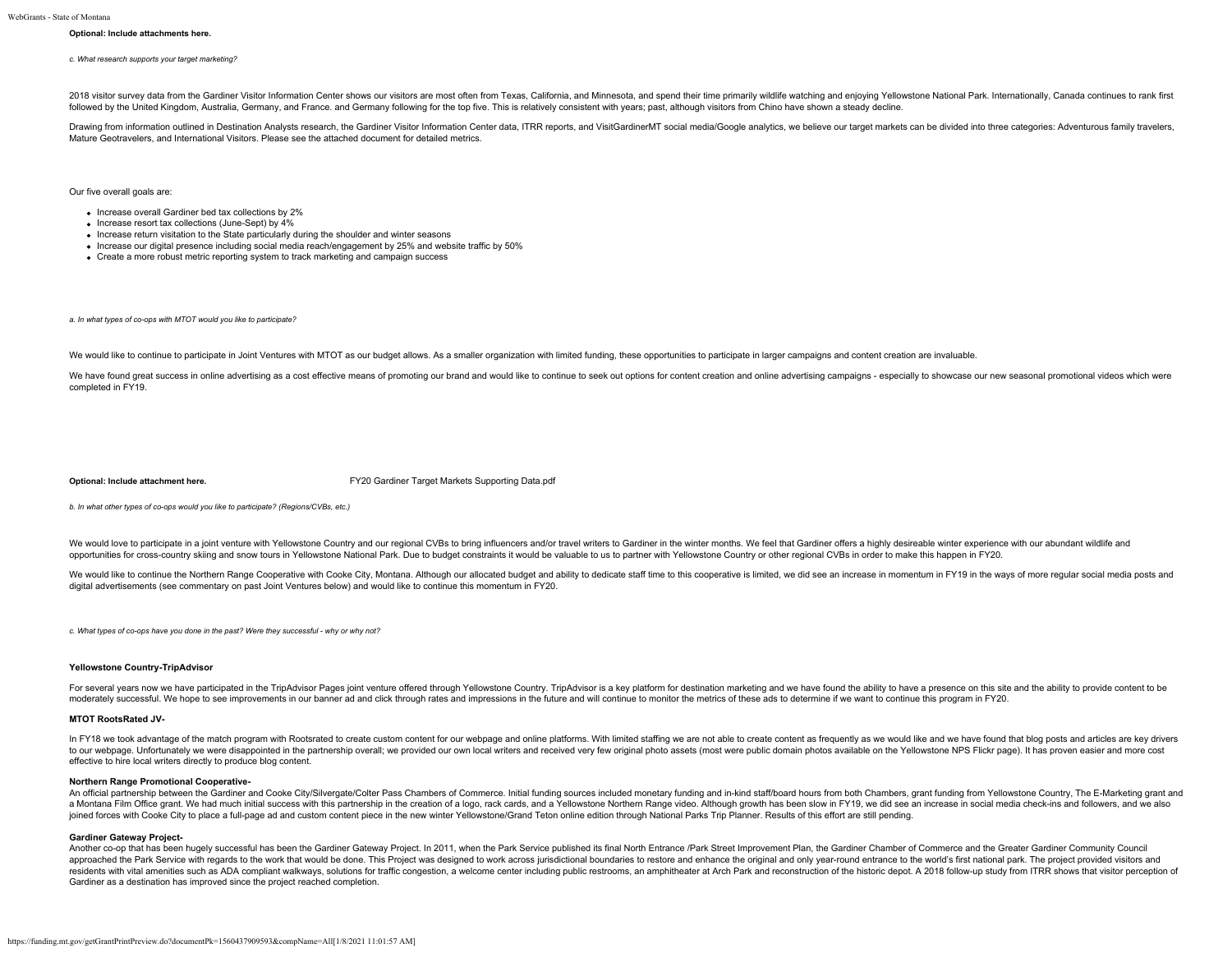**Optional: Include attachments here.**

**Optional: Include attachment here:**

# *Marketing Segment, Method & Budget*

| Marketing<br>Segment | <b>Marketing</b><br>Method | <b>Describe</b><br>your method.                                                                                                                                                                                                                                                                                                                                                                                                                                                                                                                                        | Provide supporting research/statistics.                                                                                                                                                                                                                                                                                                                                                                                                                                                                                                                                                                                                                                                                                                                                                                                                                                                                                                                                                                                                                                                                                      | How do you plan<br>to measure<br>success?                                                                                                                                     | Provide a brief rationale for<br>this method.                                                                                                                                                                                                                                                                                                                                                                                                                                                                           | <b>Estimated</b><br>budget<br>for<br>method. | <b>Marketing Method Evaluation</b>                                                                                                                                                                                                                                                                                                                                                                                                                                                                                                                                                                                                                                                                                                                                                                                                                                                                                                                                                                                                                                                                                               | <b>Add'l Attchmnt</b>                   |
|----------------------|----------------------------|------------------------------------------------------------------------------------------------------------------------------------------------------------------------------------------------------------------------------------------------------------------------------------------------------------------------------------------------------------------------------------------------------------------------------------------------------------------------------------------------------------------------------------------------------------------------|------------------------------------------------------------------------------------------------------------------------------------------------------------------------------------------------------------------------------------------------------------------------------------------------------------------------------------------------------------------------------------------------------------------------------------------------------------------------------------------------------------------------------------------------------------------------------------------------------------------------------------------------------------------------------------------------------------------------------------------------------------------------------------------------------------------------------------------------------------------------------------------------------------------------------------------------------------------------------------------------------------------------------------------------------------------------------------------------------------------------------|-------------------------------------------------------------------------------------------------------------------------------------------------------------------------------|-------------------------------------------------------------------------------------------------------------------------------------------------------------------------------------------------------------------------------------------------------------------------------------------------------------------------------------------------------------------------------------------------------------------------------------------------------------------------------------------------------------------------|----------------------------------------------|----------------------------------------------------------------------------------------------------------------------------------------------------------------------------------------------------------------------------------------------------------------------------------------------------------------------------------------------------------------------------------------------------------------------------------------------------------------------------------------------------------------------------------------------------------------------------------------------------------------------------------------------------------------------------------------------------------------------------------------------------------------------------------------------------------------------------------------------------------------------------------------------------------------------------------------------------------------------------------------------------------------------------------------------------------------------------------------------------------------------------------|-----------------------------------------|
| Consumer             | Photo/Video Library        | We will create a<br>desired list of<br>shots that focus<br>on the images<br>we feel are<br>missing in our<br>arsenal (cozy<br>winer lodging,<br>food/dining, and<br>community<br>events/culture)<br>and put out a<br>request to local<br>photographers<br>for high<br>resolution<br>photos for which<br>we will own<br>exclusive rights.<br>These photos<br>will then be<br>available for use<br>on the website,<br>print advertising<br>campaigns,<br>social media<br>advertising<br>campaigns,<br>online<br>advertising<br>campaigns and<br>promotional<br>products. | Because people respond positively to visual content, simply adding a relevant photo to your print, online and social<br>media campaigns can grab someone's attention. Brilliant images can increase engagement and traffic. Research has<br>shown that including images and video in marketing is important for some of the following reasons<br>. When people hear information, they're likely to remember only 10% of that information three days later.<br>However, if a relevant image is paired with that same information, people retained 5% of the information<br>three days later.<br>• Using the word "video" in an email subject line boosts open rates by 19% and click through rates by 65%<br>Eyetracking studies show internet readers pay close attention to information carrying images. In fact,<br>when the images are relevant, readers spend more time looking at the images than they do reading text on<br>the page.<br>• Facebook posts with images see 2.3X more engagement than those without images.<br>• Organic Facebook engagement is highest on posts with videos (13.9%) and photos (13.7%). | Success of this<br>method would be<br>determined by the<br>ownership of 10-15<br>high resolution photos<br>for use in advertising<br>campaigns for the<br>next several years. | While we were able to significantly<br>build out our photo library in FY19,<br>we still feel we are missing some key<br>mages including cozy winter lodging<br>mages, food and dining images, and<br>community events/culture. We're<br>requesting funding again this year to<br>fill those needs and to have funds on<br>and to give us the flexiblity to<br>purchase a photo for our next visitor<br>guide cover. We are also exploring<br>additional shorter videos that feature<br>our shoulder and winter seasons. |                                              | Yes this method was successful. The<br>GCVB was able to obtain one photo<br>that was used on the cover of our<br>2020-2021 Visitor Guide.<br>\$1,000.00 The GCVB will continue to use this<br>method in the future to keep our<br>photo/video libray current with assets<br>that support our marketing plan.                                                                                                                                                                                                                                                                                                                                                                                                                                                                                                                                                                                                                                                                                                                                                                                                                     | $2020 -$<br>21 TravelGuide Coverpdf.pdf |
|                      |                            |                                                                                                                                                                                                                                                                                                                                                                                                                                                                                                                                                                        |                                                                                                                                                                                                                                                                                                                                                                                                                                                                                                                                                                                                                                                                                                                                                                                                                                                                                                                                                                                                                                                                                                                              |                                                                                                                                                                               |                                                                                                                                                                                                                                                                                                                                                                                                                                                                                                                         |                                              | The GVCB was able to participate in<br>multiple Joint Ventures with<br>Yellowstone Country.<br><b>Yellowstone Country</b><br>TripAdvisor partnership with<br>Yellowstone Country: This JV was<br>successfull. The GCVB partnered<br>with Yellowstone Country for them to<br>sponsor our Trip Advisor landing<br>Page. It garnished a total of 149,524<br>impressions and 10,045 clicks.<br>[Attachment Gardiner YCountry JV<br>Reports & Materials]<br>Lee MT Newspaper Network<br>partnership with Yellowstone Country:<br>This JV was successful. The GCVB<br>partnered with Yellowstone Country<br>on a series of banner ads that were<br>positioned through the Lee Montana<br>Newspaper Network site. It garnished<br>a total of 105,003 impressions and<br>124 clicks. [Attachment Gardiner<br>Ycountry JV Reports & Materials]<br>Crazy Family Adventure JV with<br>Yellowstone Country: This JV was<br>successful. The GCVB was ableto<br>partner with Yellowstone Country on<br>one press/FAM trip in FY20, Crazy<br>Family Adventure. Crazy Family<br>Adventure was able to promote<br>Gardiner to their 29.5 thousand |                                         |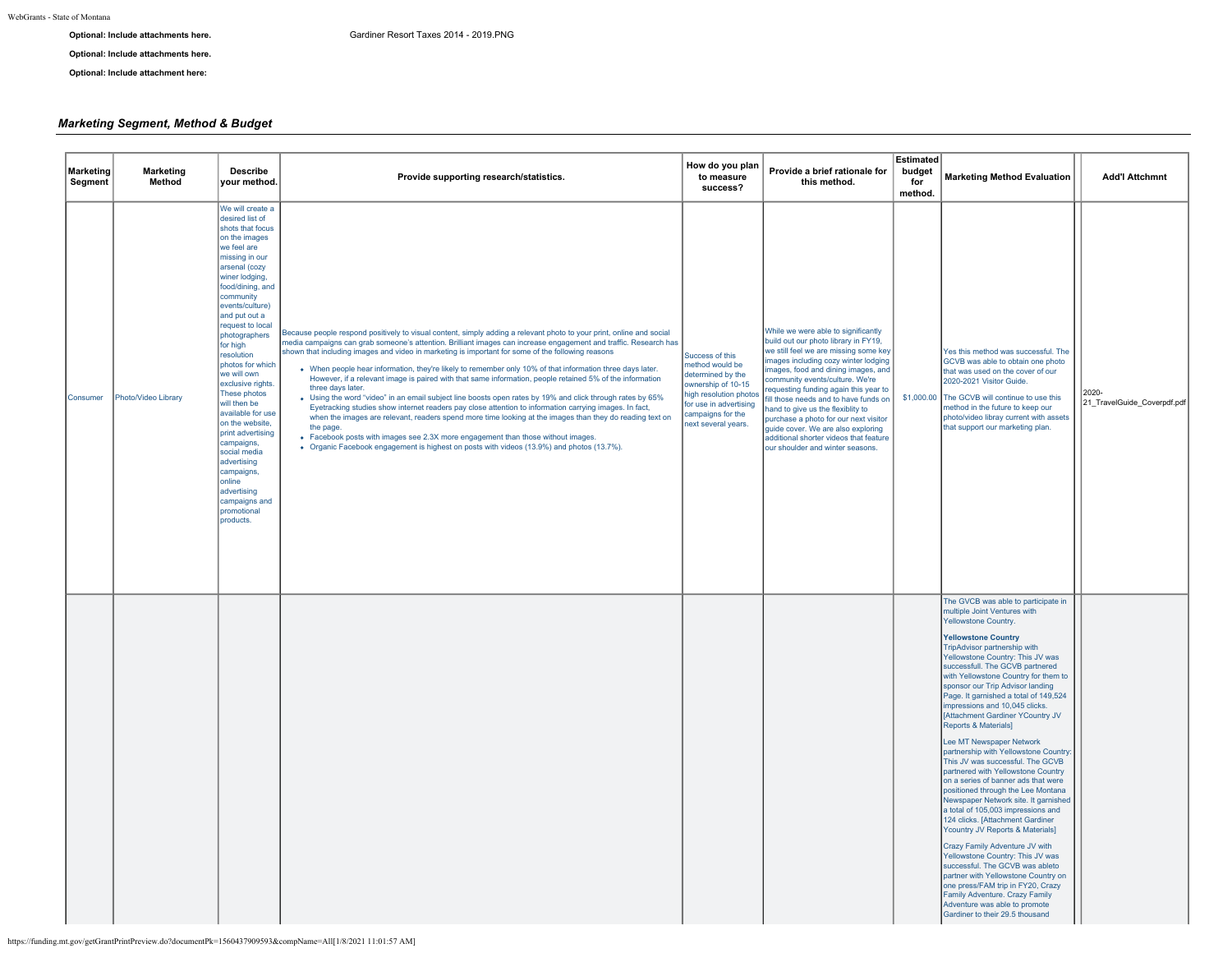|          |                       | In the coming<br>year Gardiner<br>blans to<br>everage<br>partnerships<br>with the State.<br>Yellowstone<br>Country, and<br>regional<br>partners.<br>Yellowstone<br>Country<br>We would like to<br>continue to<br>partner with<br>Yellowstone<br>Country on the<br><b>TripAdvisor</b><br>program as well |                                                                                                                                                                                                                                                                                                                                                                                        | <b>Yellowstone Country</b><br>We will continue to<br>gauge our<br>impressions and<br>engagement on<br>TripAdvisor. If we are<br>able to partner with<br>YC on a fam tour,                     |                                                                                                                                                                                                                         |            | Instagram followers including a<br>posted a 71 page highlight reel on<br>their Instagram Story highlights and a<br>10 photo feature on thier Instagram<br>feed that recieved 214 likes.<br>Additionally, we were featured on<br>included in their Yellowstone<br>Vacation blog post and a blog post<br>specific to Gardiner on<br>crazyfamilyadventure.com - this blog<br>post recieved. The Yellowstone<br>Vacation blog post has received<br>6,435 total page views and the<br>Gardiner Montana post has received<br>9,965 page views. [See materials and<br>results in attachment CFA_JV<br>Reports & Materials]<br>Warm Season Print Cooperative: This<br>JV was successful. The GCVB was<br>included on an ad featured in the<br>following publications: Midwest Living<br>(circulation 950,000), Sunset<br>(circulation 800,000), & Northwest                                                                                                                                                                                                                                                                                                                                                                                                                                                                                                                                                                                                                              |                                                 |
|----------|-----------------------|---------------------------------------------------------------------------------------------------------------------------------------------------------------------------------------------------------------------------------------------------------------------------------------------------------|----------------------------------------------------------------------------------------------------------------------------------------------------------------------------------------------------------------------------------------------------------------------------------------------------------------------------------------------------------------------------------------|-----------------------------------------------------------------------------------------------------------------------------------------------------------------------------------------------|-------------------------------------------------------------------------------------------------------------------------------------------------------------------------------------------------------------------------|------------|----------------------------------------------------------------------------------------------------------------------------------------------------------------------------------------------------------------------------------------------------------------------------------------------------------------------------------------------------------------------------------------------------------------------------------------------------------------------------------------------------------------------------------------------------------------------------------------------------------------------------------------------------------------------------------------------------------------------------------------------------------------------------------------------------------------------------------------------------------------------------------------------------------------------------------------------------------------------------------------------------------------------------------------------------------------------------------------------------------------------------------------------------------------------------------------------------------------------------------------------------------------------------------------------------------------------------------------------------------------------------------------------------------------------------------------------------------------------------------|-------------------------------------------------|
| Consumer | <b>Joint Ventures</b> | as have the<br>ability to<br>participate in<br>fam tours, print<br>and digital<br>marketing<br>opportunities.<br><b>Regional</b><br><b>Partners</b><br>We would like to                                                                                                                                 | We have found that by partnering with organizations in our region, county and state the benefits are exponential,<br>including but not limited to an elevated print and online presence. Our participation in these programs have helped us<br>to make the most of our small operating budget and limited staff time and promote awareness of Gardiner as a year<br>round destination. | success will be<br>measured by<br>deliverables such as<br>earned media, social<br>media posts, and<br>photos of Gardiner.<br><b>Regional Partners</b><br>Success here would<br>be measured in | We have a small operating budget<br>and partnering with other tourism<br>organizations allows us the ability to<br>enter bigger markets and leverage a<br>team of experts that would otherwise<br>be unavailable to us. | \$7,000.00 | (circulation 300,000). This ad was<br>also featured on the publications<br>summer landing page. From the<br>landing page we have recieved over<br>936 traveler leads including address<br>and email. Traveler leads that we<br>have sent travel packs to and can<br>keep on hand to communicate with in<br>the future. [See materials in<br>attachment YCountry Warm Season<br><b>Print Materials1</b>                                                                                                                                                                                                                                                                                                                                                                                                                                                                                                                                                                                                                                                                                                                                                                                                                                                                                                                                                                                                                                                                           | Gardiner YCountry JV<br>Reports & Materials.pdf |
|          |                       | continue to<br>pursue our<br>partnership with<br>Cooke City to<br>promote year<br>round travel in<br>the Northern<br>Range. We are<br>also pursuing<br>options to<br>partner with<br>local<br>organizations on<br>different<br>marketing                                                                |                                                                                                                                                                                                                                                                                                                                                                                        | greater awareness of<br>Gardiner as a year<br>round destination and<br>of the Northern Range<br>as a year round<br>access point to<br>Yellowstone.                                            |                                                                                                                                                                                                                         |            | <b>Montana Department of Tourism</b><br>Trip Advisor Partneship: The GCVB<br>partnered with the MOTBD for the<br>placement of a banner ad on<br>TripAdvisor.com from October -<br>December of 2019. This partnership<br>garnished a total of 432,356<br>impressions and 301 clicks with a<br>click through rate of .07%. While the<br>placement of the banner ads was<br>succesful we will not particpate in this<br>JV again as it had a low click through<br>rate. [See attachment Gardiner MT<br>State Trip Advisor Partnership]                                                                                                                                                                                                                                                                                                                                                                                                                                                                                                                                                                                                                                                                                                                                                                                                                                                                                                                                              |                                                 |
|          |                       | campaigns for<br>the shoulder and<br>winter season.                                                                                                                                                                                                                                                     |                                                                                                                                                                                                                                                                                                                                                                                        |                                                                                                                                                                                               |                                                                                                                                                                                                                         |            | <b>Regional Partners</b><br>Cooke City National Parks Trip Media<br>planner Joint Venture: We<br>collaborated with the Cooke City<br>Chamber of Commerce once again<br>on a winter Northern Range<br>campaign with National Parks Trip<br>Media (nationalparkstripmedia.com).<br>The campaign included a full-page ad<br>and 2-page advertorial on the<br>Yellowstone Northern Range, which<br>appeared in the Yellowstone Grand<br><b>Teton Winter Trip Planner The</b><br>campaign also included leads who<br>are specifically interested in visiting<br>us in the winter. We were pleased<br>with the results of this campaign,<br>which resulted in 582 leads of<br>travelers who specifically requested<br>nformation about visiting Gardiner in<br>winter. We felt this method was<br>successful and we hope to participate<br>in this campaign in the future to<br>continue raising awareness about<br>travel to our area in the winter<br>months, when visitation is much lower<br>than the warm season, (see<br>attachment titled "2020 YNPTP<br>Winter Magazine Collaborative.")<br>The GCVB will countine to utilize<br>Joint Ventures with Yellowstone<br>Country, MOTBD, and Regional<br>Partners on projects as applicable to<br>our marketing plan. With having a<br>small budget partnering with other<br>tourism organizations allows us the<br>ability to enter bigger markets and<br>leverage a team of experts that would<br>otherwise be unavailable to us. |                                                 |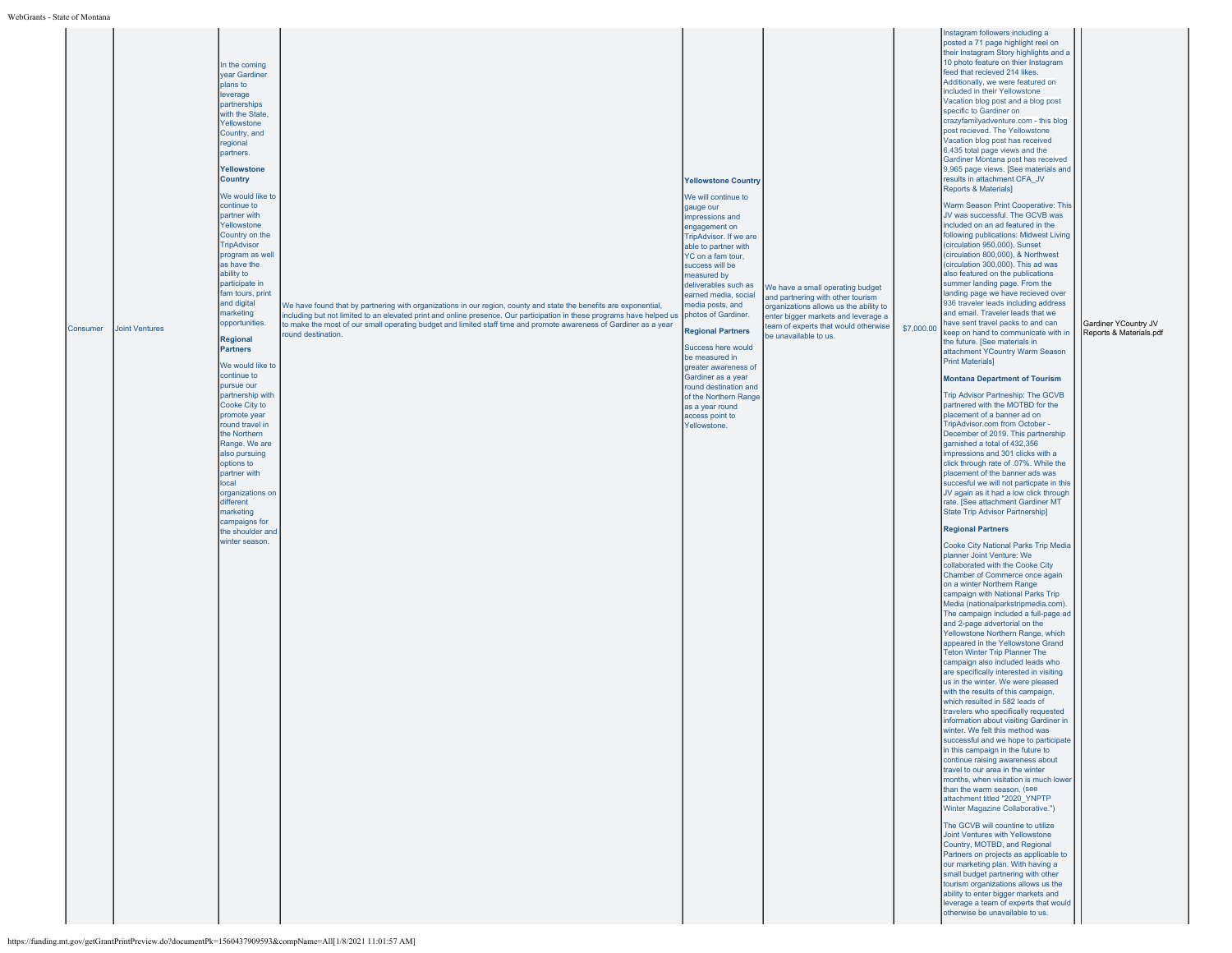|          | Consumer | <b>Travel Guide</b>                     | <b>Visitors</b><br>interested in<br>visiting the<br>Gardiner area<br>can request,<br>either online or<br>on the phone, a<br>comprehensive<br>travel guide with<br>a full business<br>directory and<br>information on<br>traveling to the<br>area at different<br>times of the<br>year. Easy<br>access to a<br>quality piece full<br>of information<br>will help the<br>potential visitor<br>make their<br>destination<br>decision as well<br>as extending<br>their stay. | According to national travel statistics 79% of requests are online or downloaded. Once the visitors quide is in their<br>hands, 70% actually travel to the destination. Once they are on the ground 80% use is at a planning resource and<br>71% extend their stays as a result of the visitors guide.<br>https://independenttravelcats.com/travel-research-are-travel-guidebooks-still-useful-in-the-digital-age/                                                                                                                                                                                                                                                                                                                                                                                                                                                                                                                           | We will measure the<br>success of this<br>method by completing<br>the design and<br>production of the<br>travel guide within<br>budget in FY20. Our<br>objective is to have a<br>travel quide available<br>for distribution.<br>requests and an<br>electronic version<br>available for download<br>form our website<br>visitgardinermt.com.                                                           | Placing a comprehensive travel<br>planner and experience guide in the<br>hands of visitors both before and<br>during their stay will increase<br>awareness of Gardiner as a year-<br>round destination.                                                                                                                                                                                                                                                                                                                                                                                                                                                                                |            | Although we were successful in<br>meeting our objective to create a<br>travel guide and have it available for<br>distribution through VICs and to mail<br>out and download, no bed tax funds<br>were used for this project. Advertising<br>revenue exceeded cost of producing<br>\$3,500.00 that would have been charged to the<br>bed tax budget. Although no funds<br>were spent in FY20, future use of the<br>method will be considered and the<br>future budget will be adjusted<br>accordingly.                                                                                                                                                                                                                                                                                                                                                                                                                                                               |                                                            |
|----------|----------|-----------------------------------------|--------------------------------------------------------------------------------------------------------------------------------------------------------------------------------------------------------------------------------------------------------------------------------------------------------------------------------------------------------------------------------------------------------------------------------------------------------------------------|----------------------------------------------------------------------------------------------------------------------------------------------------------------------------------------------------------------------------------------------------------------------------------------------------------------------------------------------------------------------------------------------------------------------------------------------------------------------------------------------------------------------------------------------------------------------------------------------------------------------------------------------------------------------------------------------------------------------------------------------------------------------------------------------------------------------------------------------------------------------------------------------------------------------------------------------|-------------------------------------------------------------------------------------------------------------------------------------------------------------------------------------------------------------------------------------------------------------------------------------------------------------------------------------------------------------------------------------------------------|----------------------------------------------------------------------------------------------------------------------------------------------------------------------------------------------------------------------------------------------------------------------------------------------------------------------------------------------------------------------------------------------------------------------------------------------------------------------------------------------------------------------------------------------------------------------------------------------------------------------------------------------------------------------------------------|------------|--------------------------------------------------------------------------------------------------------------------------------------------------------------------------------------------------------------------------------------------------------------------------------------------------------------------------------------------------------------------------------------------------------------------------------------------------------------------------------------------------------------------------------------------------------------------------------------------------------------------------------------------------------------------------------------------------------------------------------------------------------------------------------------------------------------------------------------------------------------------------------------------------------------------------------------------------------------------|------------------------------------------------------------|
| Consumer |          | Website/Internet<br>Development/Updates | In FY20 we will<br>focus on better<br>showcasing our<br>promotional<br>videos on our<br>website, adding<br>a user-friendly<br>page to request<br>our visitor<br>guides, and<br>adding an opt-in<br>contact form to<br>begin collecting<br>email address<br>for our quarterly<br>visitor e-<br>newsletter                                                                                                                                                                 | The majority of travellers are now using the internet to plan, book, and research their vacations. Having a well-<br>rounded web presence is essential to marketing a destination.<br>https://scholarworks.umass.edu/cgi/viewcontent.cgi?article=1592&context=ttra<br>http://www.adweek.com/socialtimes/online-travel-industry/467349<br>https://www.statista.com/statistics/185454/technology-used-to-plan-leisure-travel-in-the-us-2011/<br>The VisitGardinerMT website is up 69% compared to FY18. See attached analytics from FY19.                                                                                                                                                                                                                                                                                                                                                                                                      | Success will be<br>measured by<br>increased web clicks<br>on our promotional<br>videos, an email list of<br>at least 200 useable<br>email addresses or<br>more, and at least 200<br>or more travel guide<br>downloads.<br>We will also measure<br>overall success of our<br>website using Google<br>analytics to see<br>increased traffic to the<br>website and longer<br>time spent on each<br>page. | Our website is the most<br>comprehensive information source<br>for travellers looking to come to the<br>Gardiner area. For many it is the first<br>point of contact we have in sharing<br>our destination and what<br>experiences and amenities our area<br>has to offer.                                                                                                                                                                                                                                                                                                                                                                                                              | \$3,000.00 | This method was successful as<br>approximately 120,182 people visited<br>the website visitgardinermt.com this<br>past year, a 35% increase. However<br>we did not see time spent on each<br>page increase as the average<br>session duration decreased from 2:40<br>minutes to 1:55 minutes.<br>The GCVB was also able to aguire<br>187 useable email subscribers from<br>our Quartely Travel E-newsletter<br>signup form on visitgardinermt.com.<br>While this is less than 200 these<br>email addresses are a vaulable way<br>to be able to communicate with<br>interested travelers to the area.<br>The GCVB had 555 travel guide<br>downloads from the website. Our goal<br>was 200 so this metric was<br>successful.<br>The GCVB will continue to use this<br>method in the future to make sure we<br>are providing up to date online<br>informatinfor potential visitors as well<br>as beautiful imagery and videos to<br>foster trip planning inspritation. | google analytics yearly report<br>visitgardinermt FY20.pdf |
| Consumer |          | Social Media                            | <b>In FY18.</b><br>Gardiner's<br>Facebook<br>following<br>increased by<br>over 200%.<br>followed by a<br>30% growth in<br><b>FY19. To</b><br>continue to<br>increase our<br>audience reach<br>and brand<br>exposure we will<br>use targeted<br>social media<br>boosts and paid<br>likes ads on a<br>variety of social<br>media content<br>including<br>beautiful photos<br>blog post links,<br>videos, and<br>community<br>events that align<br>with the                 | At the start of 2018 the number of social media users worldwide was 3.196 billion, a 13% increase. Social media<br>continues to grow as a tool for consumers to educate themselves about travel options, share information with other<br>travelers, and purchase lodging and tours. Social media allows our organization to represent the story of our<br>community and illustrate the experience visitors will have while simultaneously leveraging the power of<br>recommendation - friends seeing other friend's posts and being persuaded to visit our area.<br>https://www.forbes.com/sites/jaysondemers/2014/08/11/the-top-10-benefits-of-social-media-marketing/#1fb436191f80│ <sup>The</sup> metrics for likes,<br>https://www.smartinsights.com/social-media-marketing/social-media-strategy/new-global-social-media-research/<br>https://www.statista.com/statistics/185454/technology-used-to-plan-leisure-travel-in-the-us-2011/ | We will track the<br>success of paid<br>boosts, likes, and ads<br>in terms of reach and<br>engagement over the<br>next year using<br>Facebook and<br>Instagram analytics.<br>reach, engagement,<br>demographics, etc.<br>will be reported on<br>quarterly followed by<br>a plan to adjust our                                                                                                         | We have already experienced<br>significant success growing our<br>social media presence which leads<br>us to believe there is an untapped<br>potential to reach a larger and more<br>diverse audience via social media.<br>We have found that this method of<br>marketing allows us the ability to<br>leverage our unique location and the<br>experience of others have while<br>visiting our community to tell<br>the story to potential travelers.<br>Recent findings have concluded that<br>a barrier to Montana tourism<br>includes a lack of awareness of the<br>destination in general, and social<br>media is a proven successful way to<br>foster awareness of our Yellowstone | \$7,000.00 | This method was successful as<br>indicated by an increased<br>engagement of a 25% increase in<br>Facebook followers (38.748) and a<br>53% increase in Instagram followers<br>(4,621). [See attachment: Social<br>Media Yearly Report<br>visitgardinermt 2020]<br>Social media provides a tool to<br>expand our reach to both targeted<br>audiences through paid promotional<br>posts and to broader audience<br>through organic posts and user<br>generated content.                                                                                                                                                                                                                                                                                                                                                                                                                                                                                               | social media yearly report<br>visitgardinermt_2020.pdf     |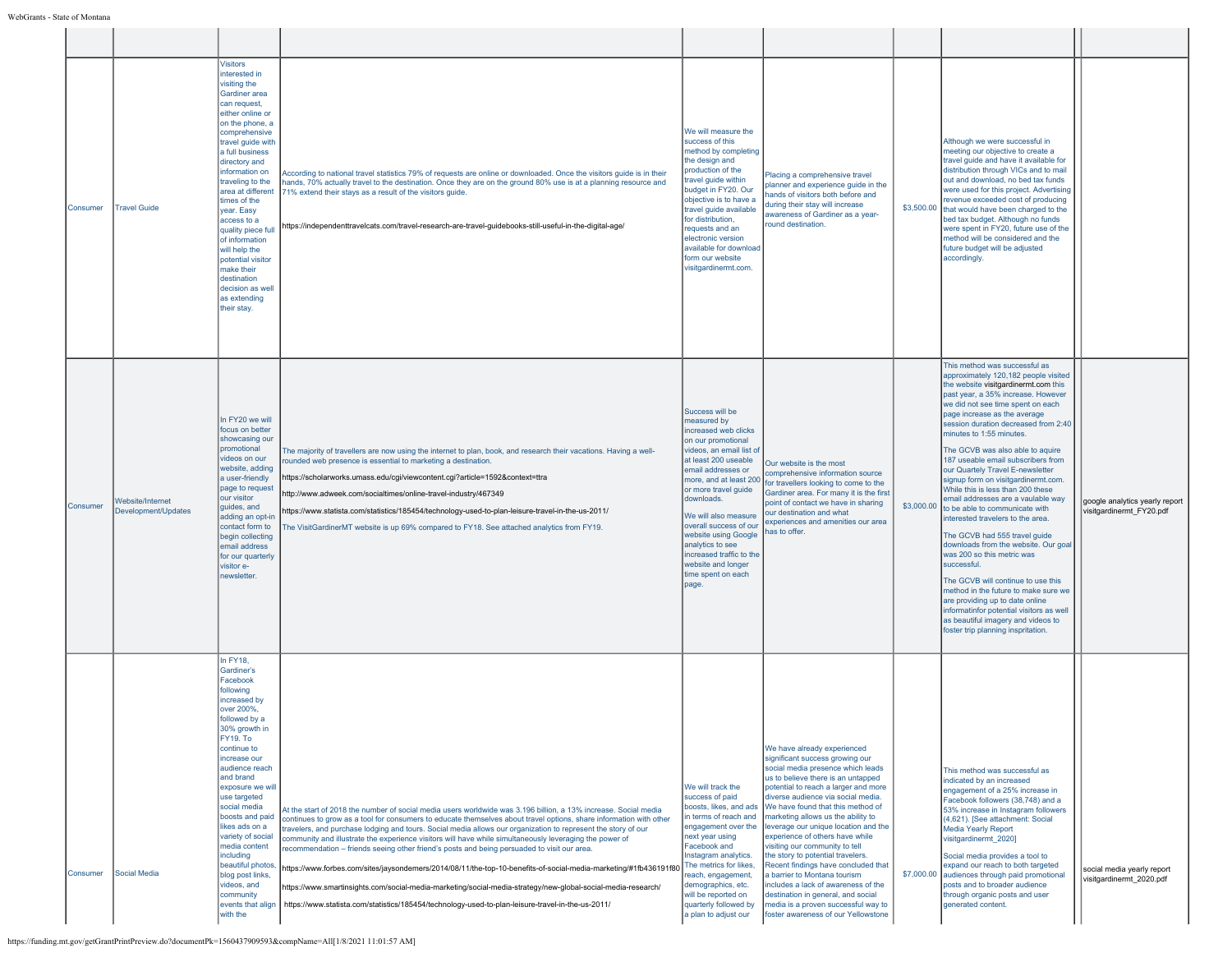|          |                          | Gardiner brand<br>story. In<br>addtition we will<br>work with local<br>writers to create<br>content for our<br>VisitGardinerMT<br>blog to assist<br>visitors with<br>travel planning.<br>inspire future<br>trips, and<br>increase time<br>spent on our<br>website.                                                                                                                                                                                                                               | Also see attached analytics from 2018-2019.                                                                                                                                                | strategy in response<br>to the outcome of<br>these metrics.                                                                                                                                                                                                                                                                                                                     | gateway community and Montana<br>tourism destination. In recent years,<br>social media has become a pay-to-<br>play environment for business<br>pages, and we believe our presence<br>on social media will increase<br>dramatically if we're willing to play.                                                                                                                                                                                                                                                                                                                                                                          |            | The GCVB will continue to use this<br>method in the future to promote our<br>brand awareness, engagement with<br>out website, and repeat visitors to<br>Gardiner.                                                                                                                                                                                                                                                                                                                                                                                                                                                                                                                                                                                                                                                                                                                                                                                                                         |                         |
|----------|--------------------------|--------------------------------------------------------------------------------------------------------------------------------------------------------------------------------------------------------------------------------------------------------------------------------------------------------------------------------------------------------------------------------------------------------------------------------------------------------------------------------------------------|--------------------------------------------------------------------------------------------------------------------------------------------------------------------------------------------|---------------------------------------------------------------------------------------------------------------------------------------------------------------------------------------------------------------------------------------------------------------------------------------------------------------------------------------------------------------------------------|----------------------------------------------------------------------------------------------------------------------------------------------------------------------------------------------------------------------------------------------------------------------------------------------------------------------------------------------------------------------------------------------------------------------------------------------------------------------------------------------------------------------------------------------------------------------------------------------------------------------------------------|------------|-------------------------------------------------------------------------------------------------------------------------------------------------------------------------------------------------------------------------------------------------------------------------------------------------------------------------------------------------------------------------------------------------------------------------------------------------------------------------------------------------------------------------------------------------------------------------------------------------------------------------------------------------------------------------------------------------------------------------------------------------------------------------------------------------------------------------------------------------------------------------------------------------------------------------------------------------------------------------------------------|-------------------------|
| Consumer | <b>Printed Material</b>  | We plan to use<br>traditional<br>printed materials<br>in combination<br>with digital<br>marketing to<br>best reach our<br>audience. We<br>have found that<br>printed materials<br>are good for<br><b>Ibrand</b><br>recognition and<br>support for our<br>other marketing<br>campaigns,<br>especially those<br>for events.<br><b>Printed materials</b><br>could include but<br>are not limited to<br>rack cards.<br>posters, flyers,<br>stickers,<br>postcards,<br>mailers, and<br>window clinas. | ROI on print materials is difficult to track but is an essential part of a comprehensive marketing plan, as well as<br>naintaining a professional and relevant appearance in the industry. | We will monitor the<br>number of printed<br>materials, including<br>but not limited to<br>stickers, brochures,<br>postcards, and flyers<br>that vistiors and other<br>visitor centers request<br>from us. Our goal will<br>be to distrubte at leats<br>75% of the printed<br>materials throughout<br>the fiscal year before<br>we need to do a<br>reprint.                      | Our primary goal is to promote<br>Gardiner as a year-round<br>destination. Summer visitors act as<br>ambassadors for our community. We<br>want to take advantage of educating<br>summer visitors on experiences they<br>could have if they return in the winter<br>or shoulder seasons as well as have<br>hem leave with information to pass<br>along to their network on traveling in<br>the Gardiner area.<br>Gardiner enjoys strong partnerships<br>with the network of Montana and<br>Wyoming CVBs, by providing printed<br>materials to our partners we can<br>leverage these partnerships to<br>spread the message of our brand. |            | This method was a successful as we<br>met the objectives to distribute<br>printed pieces to target audiences,<br>walk in traffic and requests. The<br>GCVB had to do one reprint our<br>Gardiner postcard that are handed<br>out to visitors. Meaning that over<br>1,200 Gardiner postcards were<br>distrubted to visitors. Additionally, it is<br>worth noting that while the Gardiner<br>\$1,000.00 stickers did not require a reprint in<br>FY20 their stock was incredibly low at<br>the end of the fiscal year indicating<br>that supply and demand were closely<br>matched.<br>The GCVB will continue to use this<br>method in the future to provide a<br>positive experience for visitors and<br>promote Gardiner brand awareness                                                                                                                                                                                                                                                  | Gardiner postcards.pdf  |
| Consumer | <b>Print Advertising</b> | We want to<br>combine<br>traditional<br>advertising<br>materials with<br>digital<br>advertising to<br>create a<br>comprehensive<br>marketing plan.<br>We will seek to<br>find magazine<br>and newspaper<br>advertising<br>opportunities<br>that have a<br>digital<br>component to<br>promote<br>shoulder and<br>winter seasons<br>and special<br>events in the<br>area during<br>shoulder and<br>winter season.                                                                                  | While ROI is hard to measure on print advertising it is an essential component of a multi-media marketing campaign.                                                                        | The success of this<br>method will be<br>measured by the<br>completion of the<br>design project of of<br>several print ads for a<br>varity of regional<br>publications that focus<br>on our target market<br>and who may engage<br>with traditional print<br>media. Success will<br>also be measured by<br>distribution counts of<br>publications indicating<br>audience reach. | Our objective is to reach potential<br>visitors with information using<br>various media to offer suggestions<br>on how they can enjoy Gardiner in<br>he shoulder and winter season. In<br>Y20 we would like to earmark funds<br>for traditional print advertising<br>narketing to be sure to reach all<br>lemographics.                                                                                                                                                                                                                                                                                                                | \$1,000.00 | THis method was successful. The<br>GCVB created and placed four print<br>ads in four different publications:<br><b>Destination Yellowstone (West</b><br>Yellowstone Visitor Guide), Livingston<br>Visitor Guide, Livingstion Enterprise<br>fall hunting guide, and Explore<br>Yellowstone. The West Yellowstone<br>Visitor Guide had a distribution of<br>50,000 copies throughout Southwest<br>Montana, surrounding states, and<br>mailings at visitor requests; Explore<br>Yellowstone had a distribution of<br>40,000 copies to all four corners of<br><b>Yellowstone National</b><br>Park; the Livingston<br>Enterprise publications (visitor guide<br>and fall hunting page) have a<br>distribution of more than 20,000<br>copies throughout Livingston and the<br>surrounding towns. Although we are<br>more focused on digital advertising.<br>we will continue to use this method in<br>the future to ensure we reach a<br>demographic that prefers a more<br>traditional medium. | FY20 GCVB Print Ads.pdf |
|          |                          | With the help of<br>our web agency<br>TDG, in FY20<br>we will focus on<br>a brand<br>awareness<br>campaign<br>designed to<br>reach likely<br>travelers to the<br>Yellowstone<br>region in the fall<br>and winter of                                                                                                                                                                                                                                                                              |                                                                                                                                                                                            |                                                                                                                                                                                                                                                                                                                                                                                 |                                                                                                                                                                                                                                                                                                                                                                                                                                                                                                                                                                                                                                        |            | This method was a succes. The<br>GCVB ran a fall, winter, and spring<br>digital ad campagin through our web<br>agency TDG. Each campagin<br>performing better than the last.<br>Fall 2019 July 1 - August 16<br>Impressions: 436,297<br>Clicks: 9,510<br>Click through rate: 2.18%<br>Winter 2019 August 2017 -<br>September 30<br>Impressions: 594,384<br>Clicks 6,159                                                                                                                                                                                                                                                                                                                                                                                                                                                                                                                                                                                                                   |                         |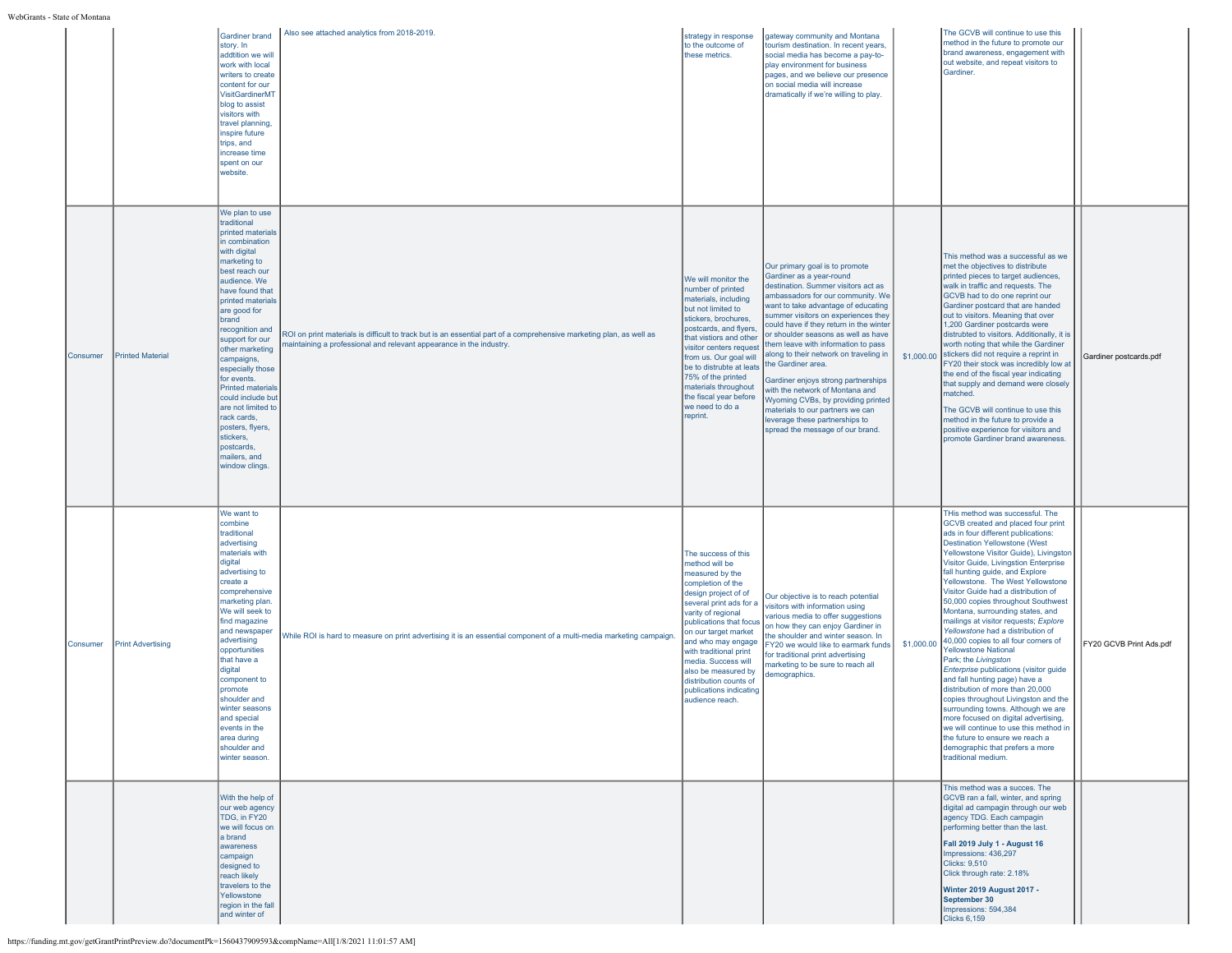| Consumer | <b>Online/Digital Advertising</b>       | 2019. The<br>campaign will<br>utilize the<br>Google ads<br>network to serve<br>our target<br>audience a<br>series of<br>responsive<br>display ads that<br>focus on<br>Gardiner's<br>abundant wildlife<br>and year-round<br>access to<br>Yellowstone.<br><b>Both campaigns</b><br>will use a<br>combination of<br>advertising<br>tactics including<br>remarketing to<br>individuals who<br>are compelled to<br>visit the<br><b>VisitGardinerMT</b><br>website.<br>In addition, we<br>will use a portion<br>of these funds to<br>bring in Google<br>partners with<br>Truly 360 who<br>will update<br>Gardiner's<br>Google<br>Streetview,<br>which is<br>currently<br>outdated and<br>does not reflect<br>the results of ou<br>ecent<br>infrastructure<br>upgrade through<br>the Gardiner<br>Gateway<br>Project. | 1. As of March 2019, a study by the World Internet Users Statistics found that 56.3% of the world's population is<br>online, an increase in 1,104% in the last 10 years. 89% of North America's population is<br>online. https://www.internetworldstats.com/stats.htm<br>2. In 2018, the #1 method noneresident visitors to Montana used to plan their trips was through an online search.<br>(2018 ITRR Interactive Data Report). http://itrr.umt.edu/<br>3. Over 70% of U.S. travelers agree that they "always" use their smartphones when traveling, up from 41% in 2015.<br>ravelers most frequently use their mobile devices to research activities or attractions, to locate shopping areas and<br>estaurants, or to look up directions. (Google Consumer Insights, 2018) | Success of these<br>efforts will be<br>measured by<br>impressions served<br>and clicks recorded.                                                                      | Having spent the last several years<br>creating a mobile-friendly website,<br>filming promotional videos,<br>increasing our photo library, and<br>significantly growing our digial<br>audience, we will turn our primary<br>focus to increasing digital advertising<br>campaigns. With the majority of<br>American consumers using the<br>nternet and with the rise in mobile<br>phone use, a strong digital campaign<br>strategy has become a critical<br>component of any well-rounded<br>marketing campaign. | \$4,250.00 | Click through rate: 1.04%<br>Spring 2020 February 3 - March 15<br>Impressions: 2,289,540<br>Clicks: 25,878<br>Click through rate: 1.13%<br>Along with succesful impressions,<br>clicks, and click through rates, these<br>camapagins also helped pinpoint the<br>type of travelers that that were<br>looking to come to our area. [See<br>attachments: FY20 TDG Digital<br>Campagins Results Compiled & FY20<br>Fall Winter Spring Digital Materials]<br>Additionally, the GCVB participated in<br>a fall and winter online advertising<br>venture with Oustide Bozeman that<br>was succesful.<br>The fall sponsorship included a<br>banner ad that was featured on the<br>Outside Bozeman "Fall Hit List". That<br>generated 154 unique pageviews and<br>readers spent an average of 2:46 on<br>the article. [See attachment:<br>GCVB_Fall Hit List ]<br>The winter sponsorship article was<br>featured on the OusideBozeman.com<br>highlighted the variety of activities<br>that are avaiable to visitors in the<br>winter. This article generated 482<br>unique page views and readers spent<br>on average 3:39 on the article. [See<br>attachement: GCVB_Outside BZN<br>Winter]<br>The GCVB will continue to use this<br>method in the future. This was our<br>inaugural year using online<br>advertising and we were extremely<br>happy with the results. With a small<br>operating budget and as online trip<br>planning continues to be the leading<br>way travelers plan we believe that<br>this medium of advertising is the best<br>benefit to us both fiscally and as a<br>way to get Gardiner as a destination<br>in front of the potential traveler. | FY20 TDG Digital Campaigns<br>Results Compiled.pdf |
|----------|-----------------------------------------|---------------------------------------------------------------------------------------------------------------------------------------------------------------------------------------------------------------------------------------------------------------------------------------------------------------------------------------------------------------------------------------------------------------------------------------------------------------------------------------------------------------------------------------------------------------------------------------------------------------------------------------------------------------------------------------------------------------------------------------------------------------------------------------------------------------|---------------------------------------------------------------------------------------------------------------------------------------------------------------------------------------------------------------------------------------------------------------------------------------------------------------------------------------------------------------------------------------------------------------------------------------------------------------------------------------------------------------------------------------------------------------------------------------------------------------------------------------------------------------------------------------------------------------------------------------------------------------------------------|-----------------------------------------------------------------------------------------------------------------------------------------------------------------------|-----------------------------------------------------------------------------------------------------------------------------------------------------------------------------------------------------------------------------------------------------------------------------------------------------------------------------------------------------------------------------------------------------------------------------------------------------------------------------------------------------------------|------------|-------------------------------------------------------------------------------------------------------------------------------------------------------------------------------------------------------------------------------------------------------------------------------------------------------------------------------------------------------------------------------------------------------------------------------------------------------------------------------------------------------------------------------------------------------------------------------------------------------------------------------------------------------------------------------------------------------------------------------------------------------------------------------------------------------------------------------------------------------------------------------------------------------------------------------------------------------------------------------------------------------------------------------------------------------------------------------------------------------------------------------------------------------------------------------------------------------------------------------------------------------------------------------------------------------------------------------------------------------------------------------------------------------------------------------------------------------------------------------------------------------------------------------------------------------------------------------------------------------------------------------------------------------------------|----------------------------------------------------|
| Consumer | Electronic Adv - Newsletter,<br>E-blast | <b>Using leads</b><br>generated in<br>FY19 and new<br>leads from<br><b>VisitGardinerMT</b><br>we will send out<br>a quarterly<br>newsletter that<br>will include<br>original blog<br>posts, trip<br>planning advice<br>isticles, photos,<br>and upcoming<br>events. This will<br>be sent from our<br>marketing<br>platform<br>MailChimp-<br>funds will<br>primarily be<br>used to cover<br>our subscription<br>service to this<br>program.                                                                                                                                                                                                                                                                                                                                                                    | 1. According to ExactTarget's "Mobile Behavior report" (2014), 91% of consumers check their email at least once per<br>day on their smartphone, making it the most used functionality.<br>2. For every \$1 spent, \$44.25 is the average return on email marketing investment. (Experian)<br>3. "Most email marketing services today, like Constant Contact or MailChimp, base the cost of a subscription on the<br>number of people you have in your contact list. While this price will vary for everyone, it is normally much cheaper<br>than other forms of advertising." (AddisonClarkOnline.com)                                                                                                                                                                          | Success will be<br>measured by the size<br>of our email subscribe<br>list, open rates and<br>click-through rates<br>while staying within<br>our budget<br>parameters. | In FY18 - FY19 we spent time<br>building our online audience and<br>producing relevant online content to<br>issist visitors with their trip planning<br>process. We also secured a<br>collection of email leads from a<br>digital advertisement through<br>National Parks Media. We would like<br>to utilize this content and these leads<br>to pilot a quarterly travel newsletter<br>for potential Gardiner visitors.                                                                                         | \$375.00   | In FY20 the GCVB did not use this<br>marketing method therefor it was not<br>successful. This method was orginally<br>intended to cover half of the operating<br>costs of the email distrubtion website<br>MailChimp in which we would<br>communicate to travelers via email.<br>Due to the COVID19 pandemic and<br>inorder to save funds that we may not<br>have the GCVB did not cover half of<br>this cost.<br>While this method was not successful<br>for FY20 the GCVB will continue to<br>use this method in the future as a<br>way to communicate with travelers<br>via email.                                                                                                                                                                                                                                                                                                                                                                                                                                                                                                                                                                                                                                                                                                                                                                                                                                                                                                                                                                                                                                                                             |                                                    |
|          |                                         | We are a small<br>but growing<br>Chamber of<br>Commerce/CVB<br>with limited<br>funding.<br>Administrative<br>Funding will<br>support the<br>salary of the<br>Executive<br>Director and<br>Office Manager                                                                                                                                                                                                                                                                                                                                                                                                                                                                                                                                                                                                      |                                                                                                                                                                                                                                                                                                                                                                                                                                                                                                                                                                                                                                                                                                                                                                                 |                                                                                                                                                                       |                                                                                                                                                                                                                                                                                                                                                                                                                                                                                                                 |            | The GCVB was successful in meeting                                                                                                                                                                                                                                                                                                                                                                                                                                                                                                                                                                                                                                                                                                                                                                                                                                                                                                                                                                                                                                                                                                                                                                                                                                                                                                                                                                                                                                                                                                                                                                                                                                |                                                    |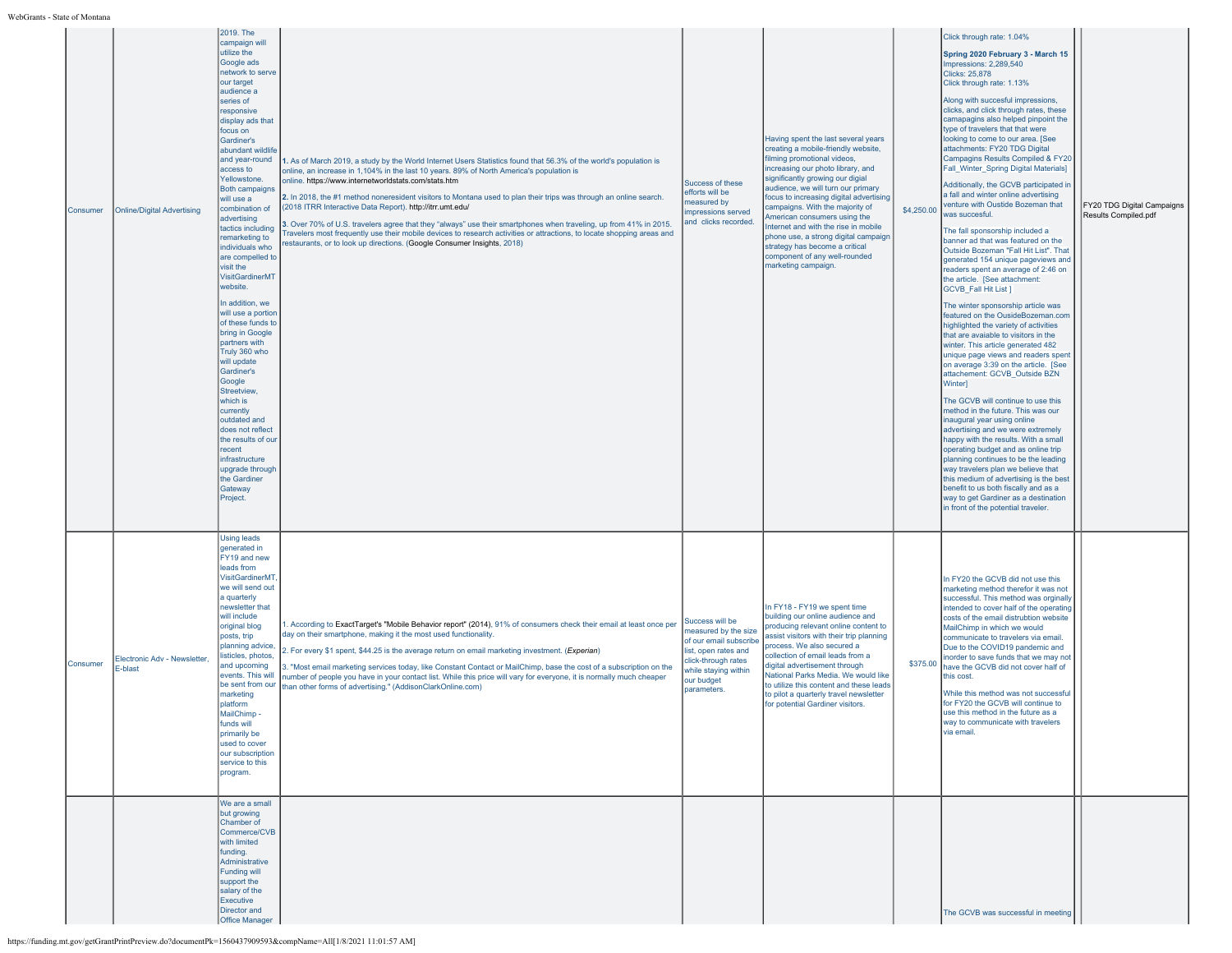| Marketing<br>Support | Administration                           | while they work<br>on CVB related<br>items. For FY20<br>we will continue<br>to subscribe to<br>Adobe InDesign<br>and Adobe<br>Acrobat to be<br>able to create<br>original content<br>for both online<br>and print<br>advertising<br>platforms. These<br>funds will also<br>be used to pay<br>for items such<br>as legal notices<br>for RFPs, and<br>bank account<br>and checking<br>fees.                                                                                                                                                                                                                                                                         | Administration costs are a necessary line item in the budget.                                                                                                                                                                                                                                                                                                                     | Maintain costs within<br>the budget.                                                                                                                                                                                                                                                                                                                                             | Administration costs are a necessary<br>line item in the budget.                                                                                                                                                                                                                                                                                                                                                                                                                                                                                                                                                                                                                                                                                            | \$9,403.00 | our overall objective of staying with in<br>the allowable 20% for the<br>administration budget. A total of<br>\$8,238.09 was spent, which is 17.5%<br>of the total payments of bed tax<br>received to the GCVB.<br>Teh GCVB will continue to use the<br>marketing method to help maintain<br>the operations of the GCVB.                                                                                                                                                                                                                                                                                                                                               |                                                              |
|----------------------|------------------------------------------|-------------------------------------------------------------------------------------------------------------------------------------------------------------------------------------------------------------------------------------------------------------------------------------------------------------------------------------------------------------------------------------------------------------------------------------------------------------------------------------------------------------------------------------------------------------------------------------------------------------------------------------------------------------------|-----------------------------------------------------------------------------------------------------------------------------------------------------------------------------------------------------------------------------------------------------------------------------------------------------------------------------------------------------------------------------------|----------------------------------------------------------------------------------------------------------------------------------------------------------------------------------------------------------------------------------------------------------------------------------------------------------------------------------------------------------------------------------|-------------------------------------------------------------------------------------------------------------------------------------------------------------------------------------------------------------------------------------------------------------------------------------------------------------------------------------------------------------------------------------------------------------------------------------------------------------------------------------------------------------------------------------------------------------------------------------------------------------------------------------------------------------------------------------------------------------------------------------------------------------|------------|------------------------------------------------------------------------------------------------------------------------------------------------------------------------------------------------------------------------------------------------------------------------------------------------------------------------------------------------------------------------------------------------------------------------------------------------------------------------------------------------------------------------------------------------------------------------------------------------------------------------------------------------------------------------|--------------------------------------------------------------|
| Marketing<br>Support | <b>Opportunity Marketing</b>             | This year we<br>would like to<br>have money on<br>reserve for<br>emerging<br>opportunities. In<br>order for the<br>Gardiner CVB to<br>be competitive in<br>today's market<br>we need to be<br>prepared for<br>projects that can<br>arise after the<br>budgeting<br>session has<br>concluded. We<br>would be open<br>to print media.<br>social media<br>boosting, online<br>digital<br>advertising, SEO<br>optimization, co-<br>op or joint<br>efforts.                                                                                                                                                                                                            | Being prepared for future endeavors that we are not currently aware of is forward thinking and alleviates being stuck<br>in a rut doing the same projects every year. Keeping marketing fresh has significant positive impacts on success.                                                                                                                                        | Measurements of<br>success will depend<br>upon the opportunity<br>we pursue and will be<br>evaluated on an<br>individual basis.<br>An opportunity to<br>support the Voices of<br>Montana Tourism<br>outreach efforts was<br>identified and<br>participated in FY20.<br>Success was<br>measured by number<br>of subscribers to the<br><b>VOT enewsletter</b><br>(audience reach). | Previous vears have indicated that<br>when new opportunities arise we<br>cannot participate because we have<br>not budgeted for them. We would<br>like to be able to take advantage of<br>new methods and opportunities as<br>they arise.                                                                                                                                                                                                                                                                                                                                                                                                                                                                                                                   | \$1,237.00 | This method was successful. The<br>GCVB used \$500 to support the<br>Voices of Montana Tourism, (VOT).<br>VOT distributes messaging via its<br>monthly e-newsletter that has a<br>distribution of 450+ (legislatures, local<br>policy-makers, tourism partners and<br>the general public). As a VOT<br>partner, the Gardiner CVB receives a<br>presence and directory link on the<br>voicesoftourism.com website which<br>has been online since 2011 and has<br>a robust following.<br>The GCVB will continue to use this<br>method in the future as it is an<br>effective and efficient means of<br>outreach, partner support and<br>advocacy for tourism in Montana. |                                                              |
| Marketing<br>Support | Fulfillment/Telemarketing/Call<br>Center | In FY19 we<br>spent a<br>significant<br>portion of our<br>budget and staff<br>time on<br>producing an<br>industry-<br>standard,<br>comprehensive<br>visitor guide to<br>assist visitors in<br>planning their<br>trip to Gardiner.<br>In FY20 we will<br>focus efforts on<br>creating a<br>disbursement<br>strategy to<br>include drop<br>shipping guides<br>to regional<br>visitor centers,<br>mailing them<br>upon request,<br>keeping them<br>well-stocked in<br>the Gardiner<br><b>Visitor Center</b><br>and local<br>businesses, and<br>dropping them<br>off in-person at<br>regional visitor<br>centers when<br>convenient.<br>In addition,<br>funds in this | . Out of home advertising is an effective reach medium.<br>2. When used in combination with other media, out of home not only extends the reach but also reinforces an<br>advertising message.<br>See Outdoor Advertising Association of America.<br>https://oaaa.org/Portals/0/pdf/research/Nielsen%20OAAA%20OOH%20Advertising%20Study%202016%20FINAL.pdf Copies distributed and | Success will be<br>measured by demand<br>for replenishment as<br>well as ensuring the<br>majority of the budget<br>is utilized. This will be<br>measured using a<br>spreadsheet that will<br>track number of<br>to which locations.                                                                                                                                              | Out of home advertising is focused<br>on marketing to consumers when<br>they are "on the go" in public places.<br>At the Gardiner Visitor Center we<br>carry a large amount of printed<br>haterial from across the state and<br>surrounding areas. We do not carry<br>rack cards that specifically compete<br>with our local businesses, rather rack<br>cards that promote a place, tourism<br>area, museum or activity that cannot<br>be found here; along with state and<br>city guidebooks. The feedback we<br>receive from travelers is very positive<br>and appreciative and these materials<br>move quickly. We have now created<br>our own rack card and visitor guide<br>that we would like to display in<br>Chambers/CVBs that we help<br>promote. |            | This method was successful with<br>these funds the GCVB was able to<br>drop ship 154 boxes (12,480 guides)<br>of our comprehensive travel guide to<br>57 different locations in the states of<br>Montana, South Dakota, Utah,<br>Wyoming, and North Dakota. [See<br>attachment UPDATED 2020-2021<br>\$4,500.00 Drop Shipping List Post COVID19].<br>The GCVB will continue to use this<br>method in the future to be able to<br>drop shipping our travel guide and to<br>distrubte travel information to<br>potential visitors.                                                                                                                                        | UPDATED 2020-2021 Drop<br>Shipping List Post<br>COVID19.xlsx |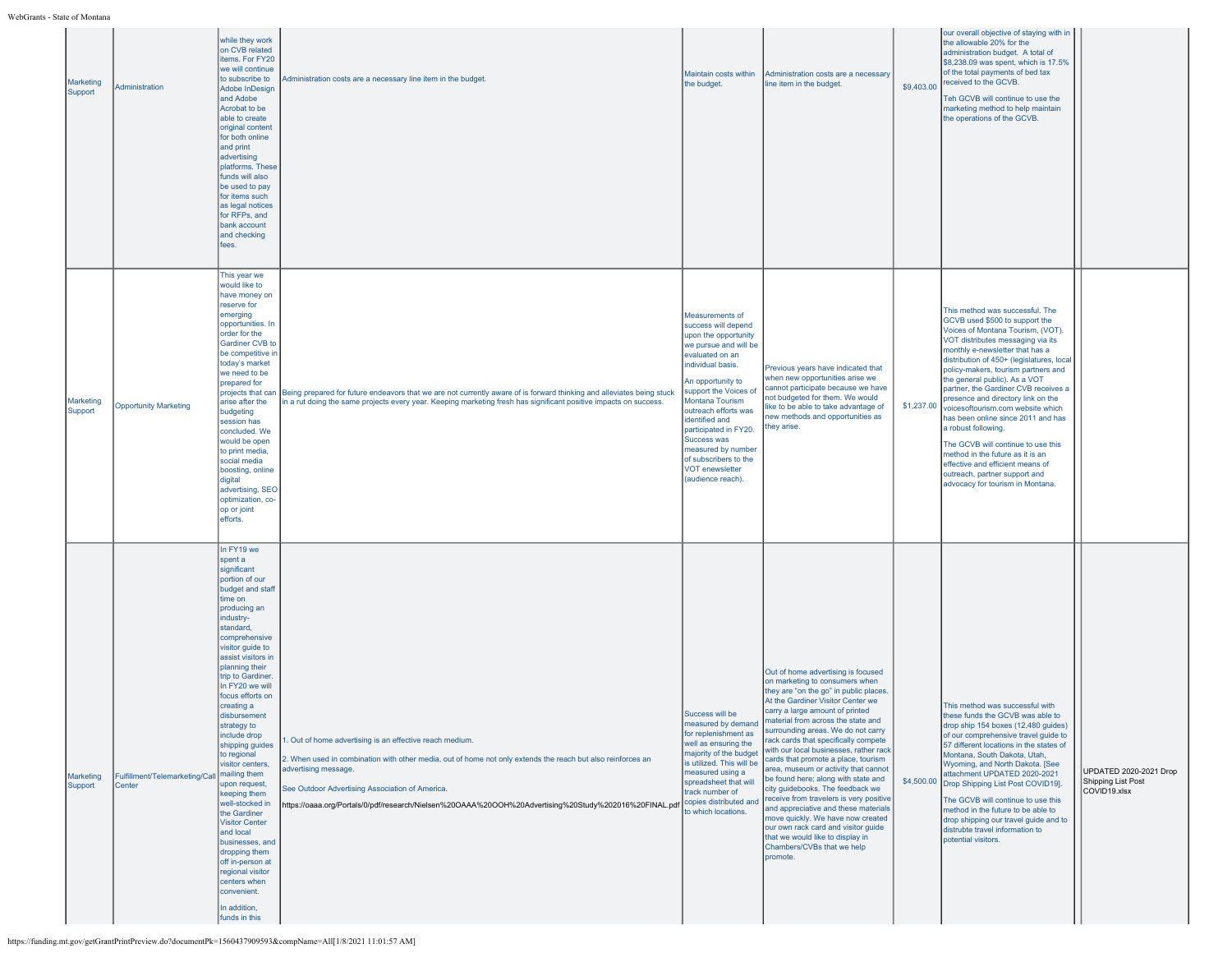|                      |                                       | category will be<br>used to continue<br>to stock our<br>visitor center<br>with partner<br>materials that<br>are relevant to<br>our visitors.                                                                                                                                                                                                |                                                                                                                                                                                                                                                                                                                                                                                                                                                                                                   |                                                                                                                                                                                                                                                                                                                                            |                                                                                                                                                                                                                                                                                                                                                                                                                                                                                                                                                                                                                    |            |                                                                                                                                                                                                                                                                                                                                                                                                                                                                                                                                                                                                                                                                                                                                                                                                                                                                                                                                                                                                                                                                                                                                                                                                                                                                    |                                            |
|----------------------|---------------------------------------|---------------------------------------------------------------------------------------------------------------------------------------------------------------------------------------------------------------------------------------------------------------------------------------------------------------------------------------------|---------------------------------------------------------------------------------------------------------------------------------------------------------------------------------------------------------------------------------------------------------------------------------------------------------------------------------------------------------------------------------------------------------------------------------------------------------------------------------------------------|--------------------------------------------------------------------------------------------------------------------------------------------------------------------------------------------------------------------------------------------------------------------------------------------------------------------------------------------|--------------------------------------------------------------------------------------------------------------------------------------------------------------------------------------------------------------------------------------------------------------------------------------------------------------------------------------------------------------------------------------------------------------------------------------------------------------------------------------------------------------------------------------------------------------------------------------------------------------------|------------|--------------------------------------------------------------------------------------------------------------------------------------------------------------------------------------------------------------------------------------------------------------------------------------------------------------------------------------------------------------------------------------------------------------------------------------------------------------------------------------------------------------------------------------------------------------------------------------------------------------------------------------------------------------------------------------------------------------------------------------------------------------------------------------------------------------------------------------------------------------------------------------------------------------------------------------------------------------------------------------------------------------------------------------------------------------------------------------------------------------------------------------------------------------------------------------------------------------------------------------------------------------------|--------------------------------------------|
| Marketing<br>Support | TAC/Governor's Conference<br>meetings | <b>The Executive</b><br>Director and<br><b>Office Manager</b><br>will attend the<br><b>TAC</b> meetings<br>as well as the<br>Governor's<br>Conference<br>(along with a<br><b>CVB</b> committee<br>member when<br>feasible) to<br>present<br>marketing plans<br>and/or stay<br>abreast of the<br>current trends<br>and updates.              | Attendance at the TAC meetings and Governor's Conference are required.                                                                                                                                                                                                                                                                                                                                                                                                                            | Attendance by the<br>executive director and<br>or staff at all meetings<br>and the annual<br>confernece.<br>Additionally, success<br>will be measured by<br>keeping travel<br>expenes at or below<br>budget.                                                                                                                               | t is necessary for us to have funds<br>budgeted in this area so that the<br>Director and Marketing Manager can<br>attend the meetings required to fulfill<br>the parameters of the grant.                                                                                                                                                                                                                                                                                                                                                                                                                          | \$1,500.00 | This method was successful. The<br>former executive director. Neala<br>Siegle, attended the October TAC<br>Conference and both Neala and and<br>now current director, Terese Petcoff,<br>were able to attend the February TAC<br>conference as wll as the virtual<br>meetings. All expenses remained<br>within budget.<br>The FY20 Montana Governor's<br>Conference on Tourism and<br>REcreation was cancelled/postponed,<br>so no funds were spent attending that<br>specific meeting.<br>The GCVB will continue to utilize this<br>method in the futureto take<br>advantage of the conferences'<br>networking opportunities and to fulfill<br>our requirements as a CVB.                                                                                                                                                                                                                                                                                                                                                                                                                                                                                                                                                                                         |                                            |
| Marketing<br>Support | <b>Cooperative Marketing</b>          | We would like to<br>continue to<br>pursue our<br>partnership with<br>Cooke City to<br>promote year<br>round travel in<br>the Yellowstone<br>Northern Range<br>We are also<br>pursuing options<br>to partner with<br>local nonprofits<br>on different<br>marketing<br>campaigns for<br>the shoulder and<br>winter season.                    | We have seen success in our joint marketing efforts with the promotion of the Yellowstone Northern Range. The<br>fellowstone Northern Range video reached 79,000 people in its first posting and continues to be a marketing asset<br>for both our communities. We have found that these cooperative marketing efforts allow us to reach a larger audience<br>and tell a more complete story of what visitors to our area can expect to experience when they come to our<br>communities.          | Our objective is to<br>increase engagement<br>with audiences<br>through cooperativ<br>efforts with the<br>regional partners. We<br>will measure success<br>hrough website<br>traffic, social media<br>engagement,<br>engagement/response<br>to the Northern Range<br>video, and the<br>distribution of the<br>Northern Range rack<br>card. | We have a small operating budget<br>and partnering with other tourism<br>agents allows us the ability to enter<br>bigger markets and leverage a team<br>of experts that would otherwise be<br>unavailable to us. Our colloboration<br>with Cooke City gives us the ability<br>to focus on year round promotion<br>and a comprehensvie visitor<br>experience to our area. We have<br>created a website,<br>www.yellowstonenorthernrange.com,<br>a video, and are now operating<br>social media pages. This sooperative<br>allows us to upkeep our website as<br>vell as create print advertising for<br>the region. |            | The marketing method successful. In<br>cooperation with the Cooke City<br>Chamber of Commerce we<br>maintained the Northern Range<br>website yellowstonenortherrange.com<br>hosting and posted regularly to the<br>Yellowstone Northern Range<br>Facebook page. The Northern Range<br>website received 6,650 users and<br>6,942 sessions in FY20, a 47.28%<br>increase compared to last fiscal year<br>Additionally, we had to issue a reprint<br>of the Northern Range rack card. The<br>reprint was issued because a rack<br>card was sent in every travel planner<br>that we sent to the leads recieved<br>from the joint venture mentioned<br>\$750.00 below There was a total of 582 rack<br>cards sent.<br>It is worth noting that we took out a<br>joint digital ad on the National Parks<br>Trip Planner website that included an<br>advertorial on visiting the Northern<br>Range in winter, but we used Joint<br>Venture funding for this project. We<br>will continue to utilize this method in<br>the future to showcase the unique<br>and exciting aspects of our two<br>communities, but we hope to focus on<br>making the most of this funding in the<br>future with strategies such as paid<br>social media posts or digital/print<br>advertising. | Northern Range Rack<br>Card.pdf            |
| Publicity            | <b>Fam Trips</b>                      | We will seek out<br>an individual or<br>organization that<br>aligns with our<br>brand story to<br>visit Gardiner<br>during the fall,<br>winter, or spring.<br>We will create a<br>detailed and<br>orgnized<br>itinerary for the<br>individual or<br>organization and<br>ask for<br>deliverables<br>including but not<br>limited to original | According to national travel statistics:<br>. 57% of travelers feel that brands should tailor their information based on personal preferences or past behaviors.<br>(Google/Phocuswright, 2017)<br>2. "There's nothing like first-hand experience. Buyers depart with authentic product knowledge which allows them to<br>be ambassadors for the destination to their corporate and association colleagues." - "Fams: Are they Worth<br>it?" https://aboutdci.com/2012/10/fams-are-thev-worth-it/ | We will include a<br>summary that<br>includes the breakout<br>of hours worked on<br>publicity tasks related<br>to the Fam Trip. We<br>will also evalulate<br>whether or not<br>and whether or not                                                                                                                                          | We would like to continue to inspire<br>visitors to travel to the Gardiner area<br>in the winter and shoulder seasons<br>and feel that bringing an outside<br>entity with a large online audience<br>will help us with this goal. When<br>potential visitors are exposed to a<br>hands-on experience reported on by<br>a fam tour, thev can visualize<br>themselves having the experience<br>deliverables were met themselves and therefore may be<br>more inspired to choose Gardiner as                                                                                                                          | \$1,500.00 | This method was a success. The<br><b>GCVB</b> hosted the travel influencer<br>Travelin' Mel from which we recieved<br>nultiple methods of media exposui<br>including:<br>Instragram: 2 posts and a highlight<br>Post @ Bbar ranch Xsking: 275 likes;<br>2.431 reach<br>Post @ Yellowstone National Park:<br>229 likes: 1.510 reach<br>Blog posts: YellowstoneTrips.com X 2<br>& TravelingMel.com X 2<br>YellowstoneTrips.com<br>Why Gardiner should Be Your<br>Basecamp for Visiting Yellowsotne in<br>the Winter: 886 pageviews<br><b>Best Places to Stay Near Yellowstone</b><br>National Park: 4,868 pageviews<br>TravelinMel.com<br>Nordic Ski Trails in Montana: 915<br>pageviews                                                                                                                                                                                                                                                                                                                                                                                                                                                                                                                                                                             | Travelin' Mel 2020 Winter<br>Materials.pdf |

https://funding.mt.gov/getGrantPrintPreview.do?documentPk=1560437909593&compName=All[1/8/2021 11:01:57 AM]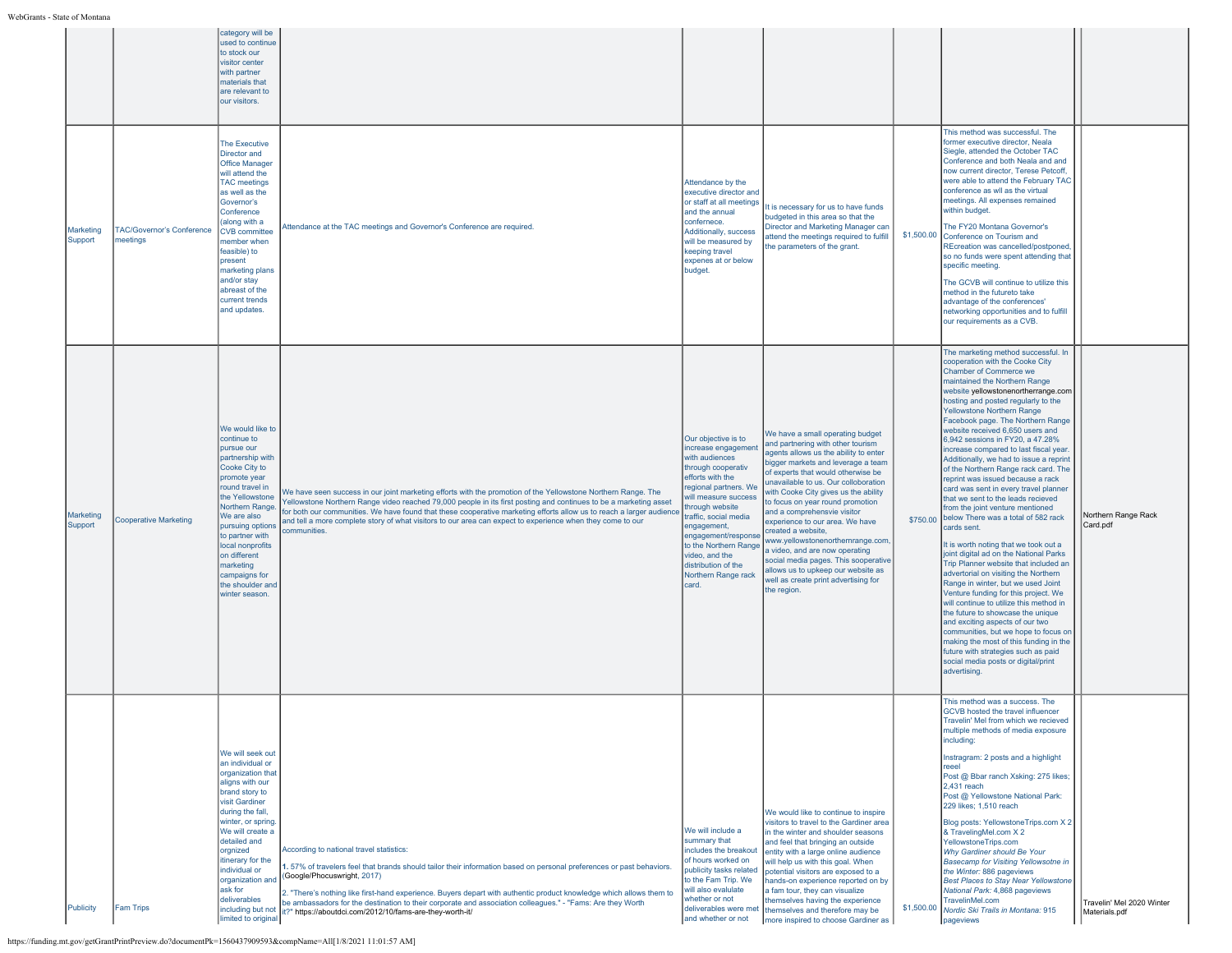WebGrants - State of Montana

| photography<br>social media<br>or print piece.<br>We would<br>welcome<br>partnering with a<br>local business,<br>region, or CVB<br>to help stretch<br>our limited<br>budget for this<br>segment. | 3. Well organized FAM Tours can reach the highest ROI of all marketing platforms demonstrating yielding anywhere each deliverable was their next destination.<br>from 20% - 50% instant increases in sales. "Fam Tours" http://www.student-market.com/services/business-<br>posts, blog post, solutions/fam-tours | successful in terms of<br>reach, engagement,<br>increase in photo<br>library assets, etc. | We would also like to have funds on<br>hand to support Fam Trips<br>sponsored by Yellowstone Country<br>to our area such as meals, lodging,<br>and activities. |             | Things to do in Montana: 8,663 page<br><b>I</b> views<br>Please see full attachement including<br>litineary Travelin' Mel 2020 Winter<br><b>Materials</b><br>The GCVB would like to continue<br>using this method in the future as we<br>believe it gives us a great amount of<br>exposure to our target audience.<br>However, we will need to asses if<br>each trip is fiscally possible as film<br>permitting in Yellowstone National<br>Park continues to change and we<br>may require additional permits for<br>leach influencer/FAM trip. |  |
|--------------------------------------------------------------------------------------------------------------------------------------------------------------------------------------------------|-------------------------------------------------------------------------------------------------------------------------------------------------------------------------------------------------------------------------------------------------------------------------------------------------------------------|-------------------------------------------------------------------------------------------|----------------------------------------------------------------------------------------------------------------------------------------------------------------|-------------|------------------------------------------------------------------------------------------------------------------------------------------------------------------------------------------------------------------------------------------------------------------------------------------------------------------------------------------------------------------------------------------------------------------------------------------------------------------------------------------------------------------------------------------------|--|
|                                                                                                                                                                                                  |                                                                                                                                                                                                                                                                                                                   |                                                                                           |                                                                                                                                                                | \$47,015.00 |                                                                                                                                                                                                                                                                                                                                                                                                                                                                                                                                                |  |

# *Markething Method Evaluation Attachments*

| <b>Attachment 1</b>  | FY20 Gardiner CVB Budget to Actual report and pie chart.pdf |
|----------------------|-------------------------------------------------------------|
| <b>Attachment 2</b>  | GCVB Outside BZN Winter.pdf                                 |
| <b>Attachment 3</b>  | GCVB Fall Hit List Image.jpg                                |
| <b>Attachment 4</b>  | 2020 YNPTP Winter Magazine Collaborative.pdf                |
| <b>Attachment 5</b>  | Gardiner MT State Trip Advisor Partnership.pdf              |
| <b>Attachment 6</b>  | CFA JV Reports & Materials.pdf                              |
| <b>Attachment 7</b>  | YCountry Warm Season Print Materials.pdf                    |
| <b>Attachment 8</b>  | FY20 Fall Winter Spring Digital Materials.pdf               |
| <b>Attachment 9</b>  |                                                             |
| <b>Attachment 10</b> |                                                             |
|                      |                                                             |

# *Marketing Method Budget*

| <b>Marketing Segment</b> | <b>Marketing Method</b>               | Bed tax funded budget | Non bed tax funded budget (optional) |
|--------------------------|---------------------------------------|-----------------------|--------------------------------------|
| Consumer                 | Website/Internet Development/Updates  | \$3,000.00            | \$0.00                               |
| Consumer                 | Social Media                          | \$7,000.00            | \$0.00                               |
| Consumer                 | Photo/Video Library                   | \$1,000.00            | \$0.00                               |
| Consumer                 | <b>Joint Ventures</b>                 | \$7,000.00            | \$0.00                               |
| Consumer                 | <b>Travel Guide</b>                   | \$3,500.00            | \$4,000.00                           |
| Consumer                 | <b>Printed Material</b>               | \$1,000.00            | \$0.00                               |
| Consumer                 | <b>Print Advertising</b>              | \$1,000.00            | \$0.00                               |
| Consumer                 | Electronic Adv - Newsletter, E-blast  | \$375.00              | \$0.00                               |
| Consumer                 | <b>Online/Digital Advertising</b>     | \$4,250.00            | \$0.00                               |
|                          |                                       | \$28,125.00           | \$4,000.00                           |
| <b>Marketing Support</b> | Fulfillment/Telemarketing/Call Center | \$4,500.00            | \$0.00                               |
| Marketing Support        | Administration                        | \$9,403.00            | \$0.00                               |
| Marketing Support        | TAC/Governor's Conference meetings    | \$1,500.00            | \$0.00                               |
| <b>Marketing Support</b> | <b>Opportunity Marketing</b>          | \$1,237.00            | \$0.00                               |
| <b>Marketing Support</b> | <b>Cooperative Marketing</b>          | \$750.00              | \$0.00                               |
|                          |                                       | \$17,390.00           | \$0.00                               |
| Publicity                | Fam Trips                             | \$1,500.00            | \$0.00                               |
|                          |                                       | \$1,500.00            | \$0.00                               |
|                          |                                       | \$47,015.00           | \$4,000.00                           |

# *Miscellaneous Attachments*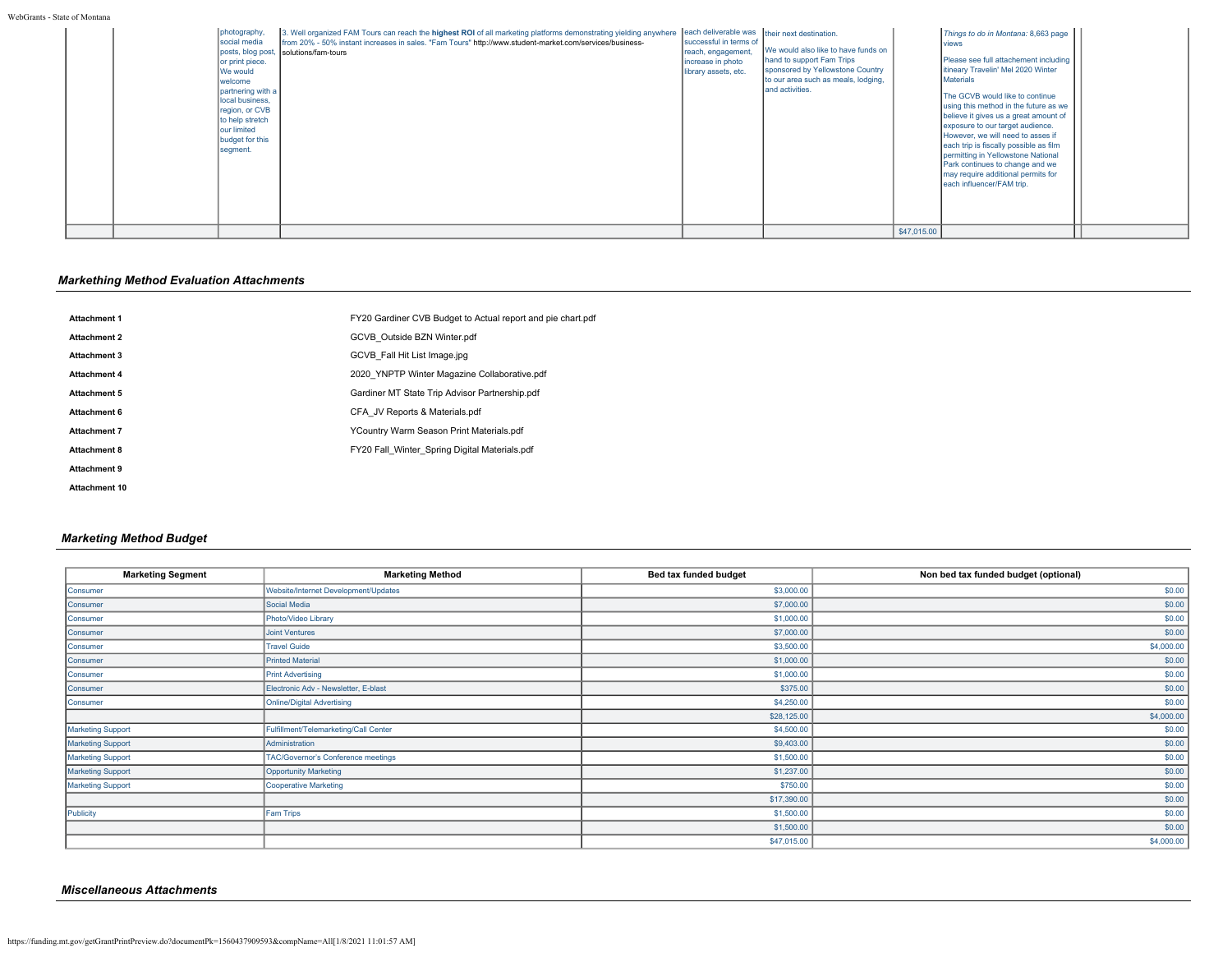**Description File Name File Size** Gardiner CVB FY20 Pie Chart 653 KB Cardiner CVB [FY20 Pie Chart.pdf](https://funding.mt.gov/fileDownload.jsp?filename=1556135711579_FY20+Pie+Chart.pdf) 553 KB Chart.pdf 553 KB Chart.pdf 553 KB Chart.pdf 553 KB Chart.pdf 553 KB Chart.pdf 553 KB Chart.pdf 553 KB Chart.pdf 553 KB Chart.pdf 553 KB Chart.pdf 55

# *Reg/CVB Required Documents*

**Description File Name File Size** FY20 Compliance Documents [FY20\\_ComplianceDocuments\\_GardinerCVB\(1\).pdf](https://funding.mt.gov/fileDownload.jsp?filename=1556128341284_FY20_ComplianceDocuments_GardinerCVB%281%29.pdf) 1.1 MB